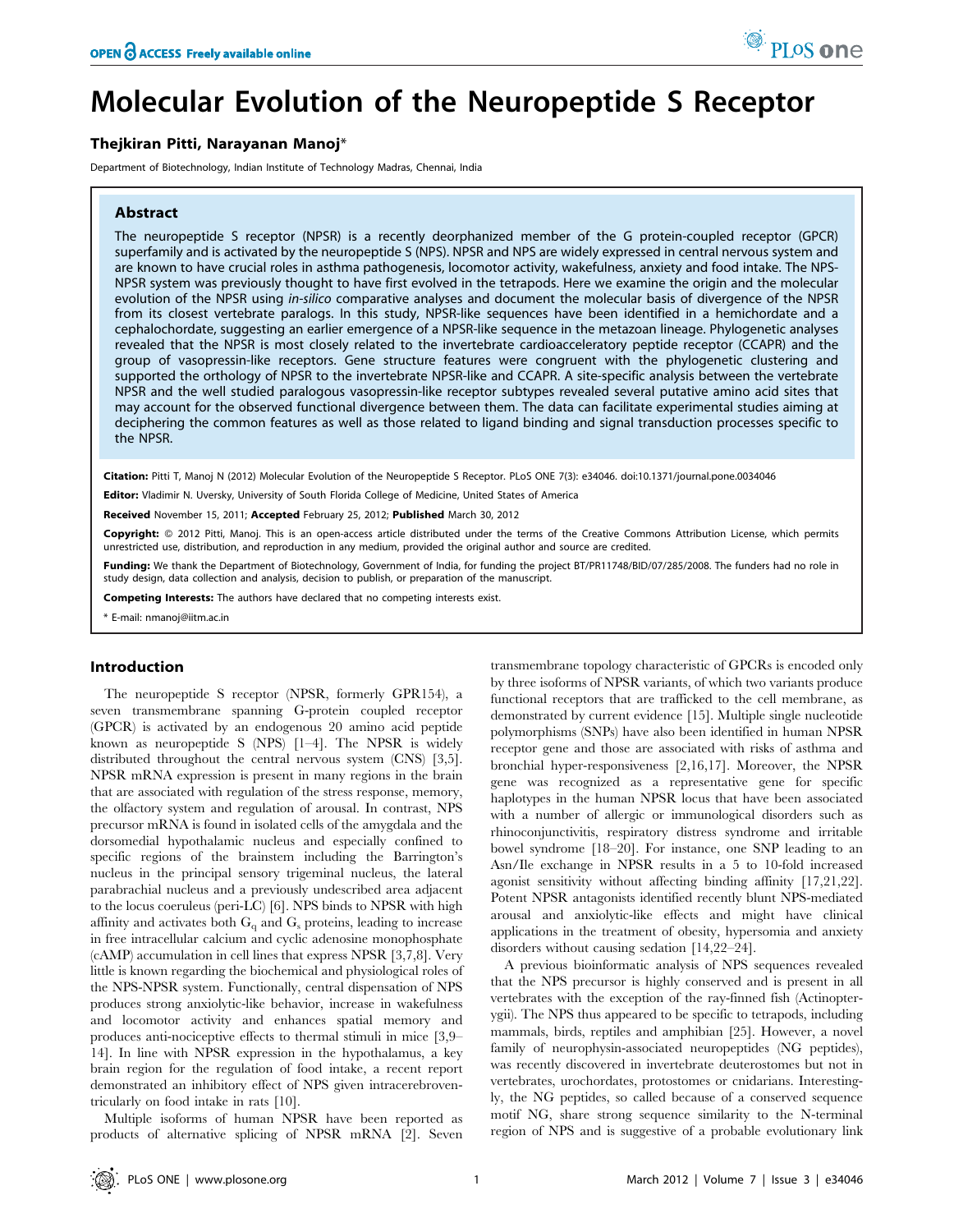between the NG peptides and the NPS [26]. The NPSR, also formerly named vasopressin receptor-related receptor (VRR1), is a recently deorphanized GPCR with limited knowledge of the mode of evolution and its divergence from other neuropeptide receptors. NPSR orthologs have been identified in several tetrapod genomes and is consistent with the evolution of its ligand NPS. The closest vertebrate homologs of NPSR are the vasopressin-like receptors. For instance, in a BLAST search, the human NPSR shares about 28 to 34% amino acid sequence identity with the human vasopressin-like receptor subtypes. In this study, using comparative sequence analyses, we sought to: 1) identify NPSR homologs across the metazoan genomes, 2) address the phylogenetic relationship of NPSR with other known neuropeptide receptors to follow the origin and evolution of the NPS associated receptor system and 3) analyze the sites responsible for the evolution of functional divergence between the NPSR and the relatively well studied paralogous vasopressin-like receptor sequences.

### Methods

#### Identification of NPS receptors

All known neuropeptide S receptor sequences from the GPCR Database, GPCRDB version 11.3.4 (http://www.gpcr.org/7tm/) [27], UniProt–Protein Knowledgebase (UniProtKB (http://www. uniprot.org/) and Ensembl (http://www.ensemblgenomes.org/) were first obtained. These sequences were used to build a profile using hidden Markov model (HMM) program HMMBUILD and was calibrated using HMMCALIBRATE. This HMM profile was used as a query in the HMMSEARCH program (E value cut off = 1e-5) to search the 65 proteomes downloaded from Ensembl and Joint Genome Institute (JGI) (http://www.jgi.doe.gov/) databases. All HMM based programs were run locally using the HMMER suite of programs with default parameters [28]. Simultaneously, a BLAST search (E value cut-off  $= 1e-5$ ) was performed using confirmed sequences against UniProtKB and the non-redundant NCBI database. Additionally, the HMMSEARCH against non-redundant NCBI and UniProtKB database was performed using Mobyle Portal server (http://mobyle.pasteur.fr/ cgi-bin/portal.py) [29]. Assignment of NPSR orthology for putative hits obtained from the HMMSEARCH and BLAST searches was considered if it had known NPSRs as top 5 hits in a reciprocal BLAST search of the entire GPCRDB. The retrieved NPSR sequences were refined using Cluster Database at High Identity with Tolerance (CD-hit) program, with a word size of 5 and 95% identity as the clustering threshold to remove redundant sequences and pseudogenes [30]. The sequences were examined for transmembrane helices using the TMHMM program (http:// www.cbs.dtu.dk/services/TMHMM/) [31]. Sequences having 7 transmembrane helices and those with 6 transmembrane helices were retained assuming that either the last transmembrane might be shorter or missing, while the remaining sequences were removed. The sequences were further manually scrutinized to eliminate isoforms resulting from gene splice variants. Out of a total of 42 sequences, several sequences contained stretches of undetermined residues as a result of incomplete genome information or possible errors in the automated splice site prediction methods used (Table S1). The sequences from lizard and dolphin were incomplete at the N- terminal, while the acorn worm sequence was missing the C- terminal region. The lancelet sequence was truncated at both the N- and C- termini. In this study, these sequences were manually corrected to include missing regions. The missing regions in each case was identified by the use of translated alignments against their genomic regions where the missing region was expected to be found based on alignment with

the human N- and C- termini. The final dataset contained 26 sequences of NPSR homologs from 26 organisms. Protein sequences used in this study including the manually corrected sequences are provided in Data S1.

# Multiple sequence alignment and phylogenetic tree construction

Multiple sequence alignment was generated for the final dataset of NPSR sequences and with representatives from other neuropeptide family receptors using MAFFT program, (http:// align.bmr.kyushu-u.ac.jp/mafft/online/server), with BLOSUM62 as the scoring matrix and using option G-INS-I for better accuracy for the data set with global homology [32]. The pairwise sequence identities were calculated from the multiple sequence alignments over the entire alignment using the Geneious program [33]. Alignments of the sequences along with secondary structures were displayed using ESPript 2.2 (http://espript.ibcp.fr) [34]. Phylogenetic trees were constructed using Maximum likelihood (ML) and Bayesian methods. Maximum likelihood approach used to infer phylogeny was implemented in MEGA version 5.0 [35]. Evolutionary model and parameters appropriate for phylogeny was determined using ProtTest based on the Akaike Information Criterion (minAIC) [36]. Jones-Taylor-Thornton amino acid substitution matrix with frequency model along with gamma distributed with invariant sites for rate among sites (JTT+I+G+F) was obtained as the best model to determine the evolution for this data set. Results that emerged in ProtTest were consistent with the MEGA substitution model estimation. Robustness of tree topology was measured by testing the phylogeny with 500 bootstrap replications and default parameters were employed for rates, data subset and tree interference options.

Phylogenetic analysis using the Bayesian approach was performed by using MrBayes 3.1.2 [37] with gamma-distributed rate variation and a proportion of invariant sites with frequencies, using JTT model. Markov Chain Monte Carlo (MCMC) analysis was used to approximate the posterior probabilities of the trees. Analysis was run for 3000000 generations and every hundredth tree was sampled. A stop rule was applied to terminate the MCMC generations and convergence of MCMC was assessed until the average standard deviation of split frequencies was dropped below 0.01 (stop value). The first 25% of sampled trees were disregarded as the burnin period so that parameter estimates were only made from data drawn from distributions derived after the MCMCs had converged. A consensus tree was built from the remaining 75% of the sampled trees with sumt command using the 50% majority rule method. The sump command was used to control so that an adequate sample of the posterior probability distribution was reached during the MCMC procedure. The phylogenetic trees were drawn in MEGA v5.0.

#### Analysis of gene structure and gene order

Gene structure analysis was carried out using Gene Structure Display Server (GSDS) [38] (http://gsds.cbi.pku.edu.cn/). Coding sequences and the corresponding genomic sequences were submitted to the GSDS for generating the exon-intron map with the intron phase information. The results from the server were checked for compatibility with the information present for the protein sequences in the Ensembl and JGI databases. The analysis included a total of 24 NPSRs, 2 NPSR-like sequences and representatives of the invertebrate CCAPRs and the vasopressinlike receptor family for which gene structure information were available. Intron positions and phases were mapped onto the protein sequence alignment. Intron positions were deemed conserved across the alignment for small changes in intron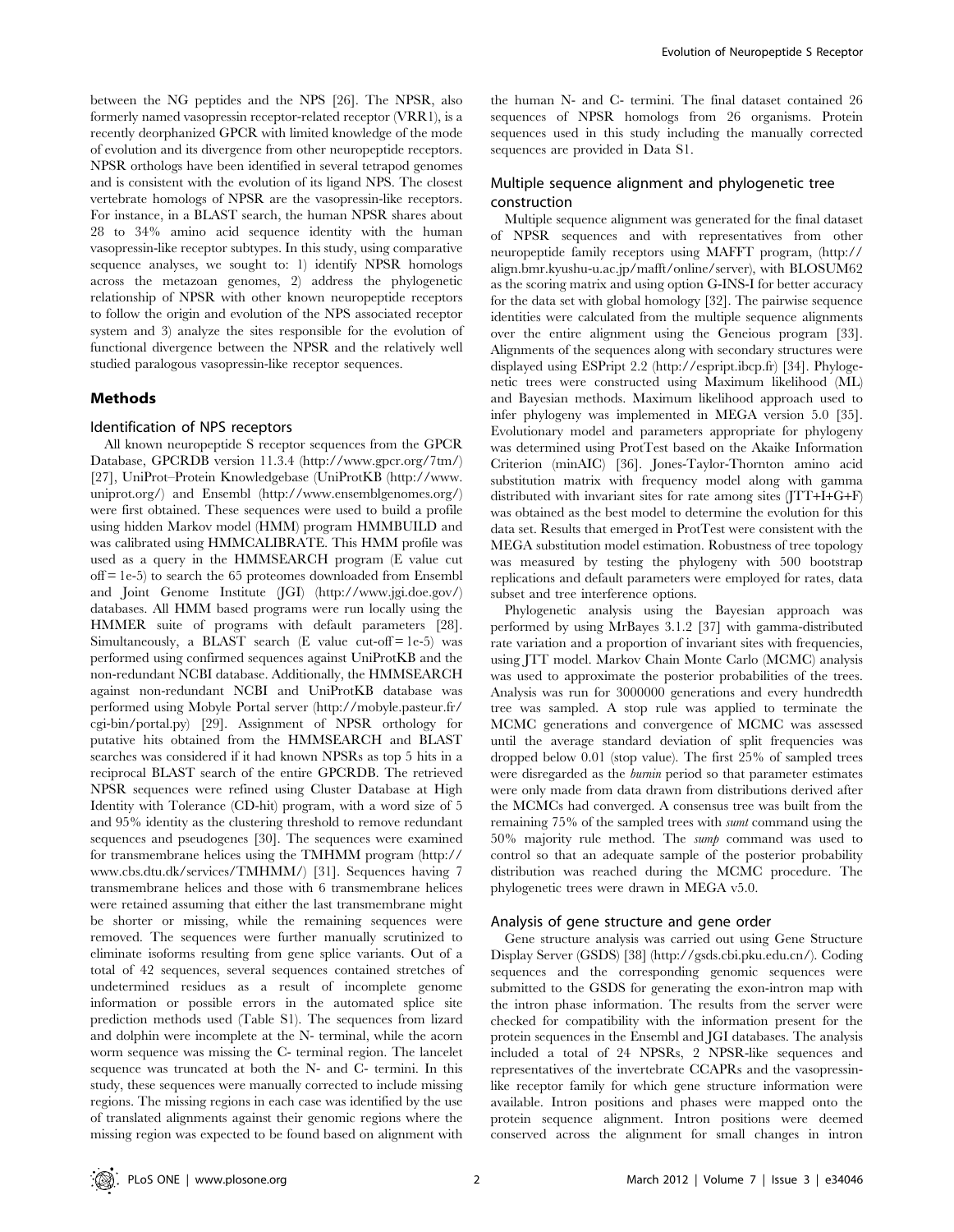positions  $(\pm 10$  amino acid residues) [39]. For several truncated sequences that were manually corrected, including CCAPRs, identification of intron positions were carried out using the online splice site prediction server, SplicePredictor [40]. Analysis of synteny was performed by manual examination and comparison of chromosomal loci using genome browsers in the NCBI and Ensembl databases.

#### Estimation of functional divergence

Functional divergence analysis between the vertebrate NPSR and its closest vertebrate paralogs, the vasopressin-like receptor family, was performed using Diverge2 program [41]. This method is based on maximum likelihood procedures to estimate significant changes in the site-specific shift of evolutionary rate after the emergence of two paralogous sequences. Sites displaying Type I and Type II functional divergence were identified using the program. Type I divergence between two paralogous groups result in amino acid sites that are highly conserved in one and are variable in the other. In Type II divergence, amino acid sites are highly conserved within the groups but have radically different properties between the groups. Functional divergence tests are based upon the coefficients of divergence  $(\theta)$ , which is the probability that a specific site has diverged in a pairwise comparison. A  $\theta$  value significantly greater than zero, indicates functional divergence. A posterior probability analysis was used to identify individual sites likely contributing to functional divergence [42]. The cut-off value for the posterior probability was determined by consecutively eliminating the highest scoring sites from the alignment until the  $\theta$  value dropped to close to zero.

#### Results and Discussion

# Identification and distribution of the neuropeptide S receptor

A total of 40 NPSR sequences were identified in vertebrates, including 35 from mammals, 3 from birds and 1 each from reptilian and amphibian species. NPSR orthologs were not detected in several fish genomes including the ray-finned fishes, the elephant shark (Callorhinchus milii), a cartilaginous fish that represents the earliest jawed vertebrates, and the sea lamprey (Petromyzon marinus), a jawless fish that represents the earliest extant primitive vertebrates. Furthermore, the NPSR could not be detected in invertebrates including the mollusks, ascidians, annelids, insects or cnidaria. These observations are consistent with an earlier study that reported the existence of the NPS peptide only in the tetrapods [25]. Interestingly, sequence searches indicated strong homology of the NPSR to the invertebrate cardioacceleratory peptide receptors (CCAPR). In fact, in all BLAST and HMM searches using a NPSR query sequence, the CCAPRs were among the top non-NPSR hits along with the vertebrate vasopressin-like receptors. The human NPSR shares a sequence identity of about 44% with the *Drosophila melanogaster* CCAPR. The vasopressin-like receptor subtypes include the vertebrate vasopressin 1A (V1AR), vasopressin 1B (V1BR), vasopressin 2 (V2R) and the oxytocin (OTR) receptors and their invertebrate orthologs. In multiple sequence alignments carried out using representative homologs, the NPSRs share pairwise sequence identities in the range 21 to 28% and 22 to 36%, with the vasopressin-like receptor subtypes and the CCAPRs, respectively, over the entire sequence. However, NPSR shares better homology when only the transmembrane regions were compared, with identities in the range 23 to 31% and 30 to 43%, with the vasopressin-like receptor subtypes and the CCAPRs, respectively. It is noteworthy that two NPSR-like sequences were identified in a cephalochordate (Branchiostoma floridae) and a hemichordate (Saccoglossus kowalevskii). The two invertebrate deuterostome NPSR-like sequences were considered for further analyses since the reciprocal BLAST hits approach used in this study indicated unambiguous one-to-one orthology to vertebrate NPSRs. The sequence identities of lancelet (B. floridae) and acorn worm (S. kowalevskii) NPSR-like sequences against the human NPSR are about 49% and 38%, respectively. If the N- and C-terminal regions were excluded, the identities of the lancelet and acorn worm sequences increased to 56% and 46%, respectively. The annotation of all putative homologs was subsequently confirmed using phylogenetic analysis as described in the next section.

#### Phylogenetic analysis

Phylogenetic reconstruction using the Bayesian method was employed to investigate the phylogenetic relationships of the NPSR with other peptide receptors of the Rhodopsin family. We used a diverse selection of receptors including the vertebrate and invertebrate vasopressin-like receptor orthologs, the invertebrate CCAPR, vertebrate and invertebrate Gonadotropin-releasing hormone receptor (GnRHR) orthologs and several related neuropeptide receptors. The phylogeny indicated that the tree had two major clades with the vasopressin-like receptor, CCAPR and NPSR clustered into one group (100% confidence value) and all other peptide receptors forming the second cluster, serving as an outgroup (Figure S1, Table S2). This phylogenetic grouping is consistent with a recent evolutionary analysis of the GnRHRs demonstrating that the group of vasopressin-like receptors and the CCAPR form a monophyletic family which is phylogenetically the closest to the GnRHR superfamily, while the related peptide receptors are located basal to this group. However, the study did not include the NPSR [43]. The Bayesian tree that was used for all further analyses in our study contained the NPSR, the vertebrate and invertebrate vasopressin-like receptors, the CCAPR and the GnRHR orthologs. The tree indicated a topology wherein each receptor type converged to form well defined clusters with high confidence values. The GnRHR cluster was used as an outgroup (Figure 1). The major clades include the known vertebrate NPSR and the invertebrate CCAPRs. The vasopressin-like receptors including the vertebrate and invertebrate orthologs form a distinct cluster (100% confidence value) and are located basal to the NPSR/CCAPR group. The subclades within the vasopressin-like receptor clade were in clear agreement with the known receptor specific functional differences and phylogeny described for the four vertebrate subtypes and the invertebrate orthologs (Conopressin, Inotocin, Isotocin, Annetocin, Mesotocin and Cephalotocin receptors) of this large group [44,45]. An identical topology was observed for the phylogenetic tree obtained using the maximum likelihood approach (Figure S2).

The tree also supports the orthology of the putative NPSR-like receptors identified in the lancelet and acorn worm. These sequences are monophyletic with the vertebrate NPSR cluster with good confidence value of 100% and 95%, respectively. So far the NPSR has been reported to be specific to the tetrapods. However, identification of NPSR-like sequences in lancelet and acorn worm indicates that the common ancestor for a NPSR-like gene might date back to the emergence of the deuterostomes. It is significant that the lancelet and the acorn worm are the closest extant relatives of the chordates and that the topology of the NPSR/ NPSR-like cluster follows the expected topology of the 'tree of life'. Our annotation of the two invertebrate sequences as NPSR-like is further supported by the recent discovery of the NG peptide family [26]. The NG peptide (NGFFFamide-like) and the vasopressin/ oxytocin-like peptide precursors share a common domain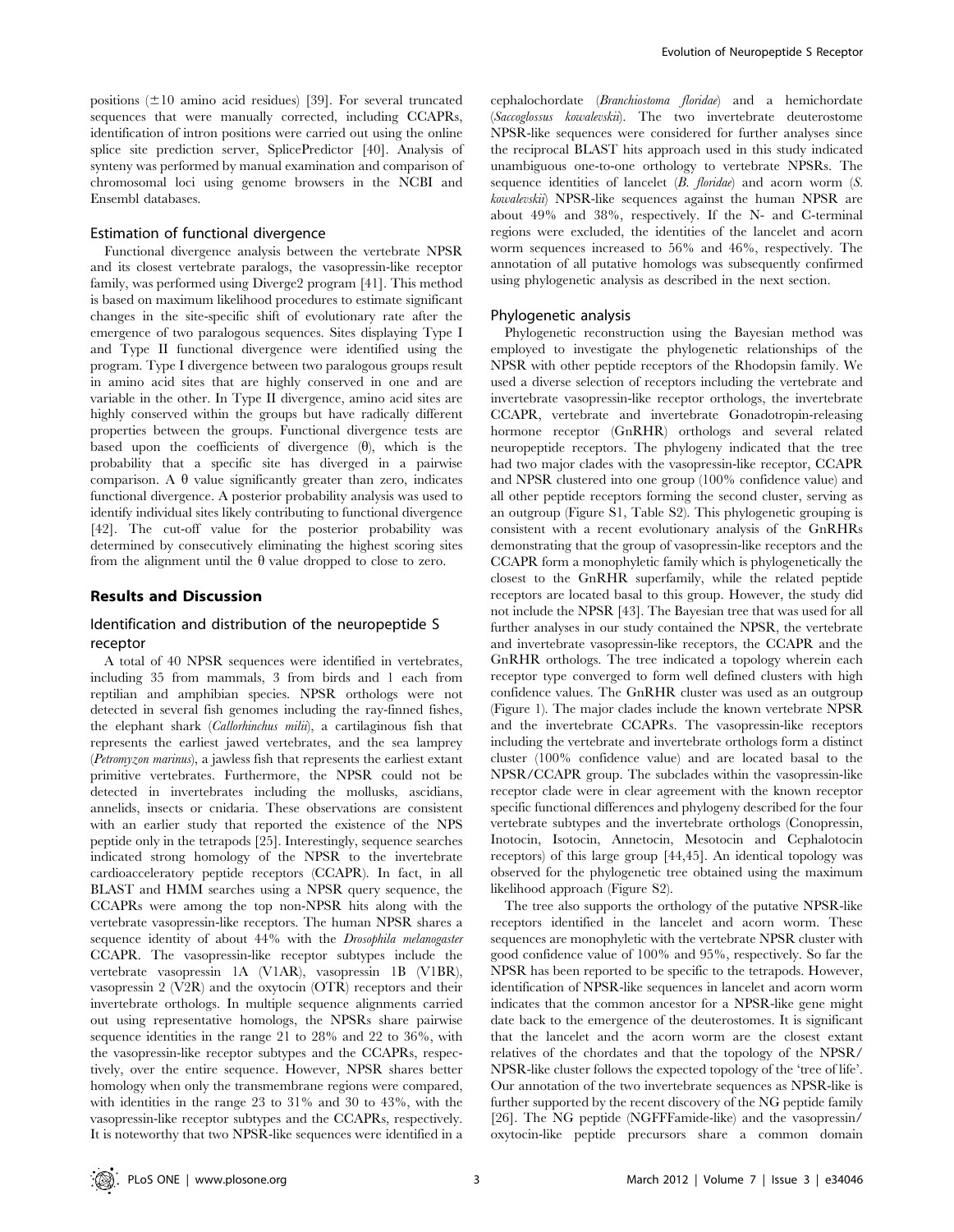

Figure 1. Phylogenetic relationship of the NPSR, CCAPR, GnRHR and vasopressin-like receptors from vertebrates and invertebrates. Bayesian tree of NPSR (red), invertebrate NPSR-like receptor (orange), CCAPR (green), V1AR (blue), V1BR (blue), OTR (blue), V2R (blue), GnRHR (vertebrate and invertebrate Gonadotropin releasing hormone receptor) and VPR (invertebrate vasopressin-like receptor) (blue)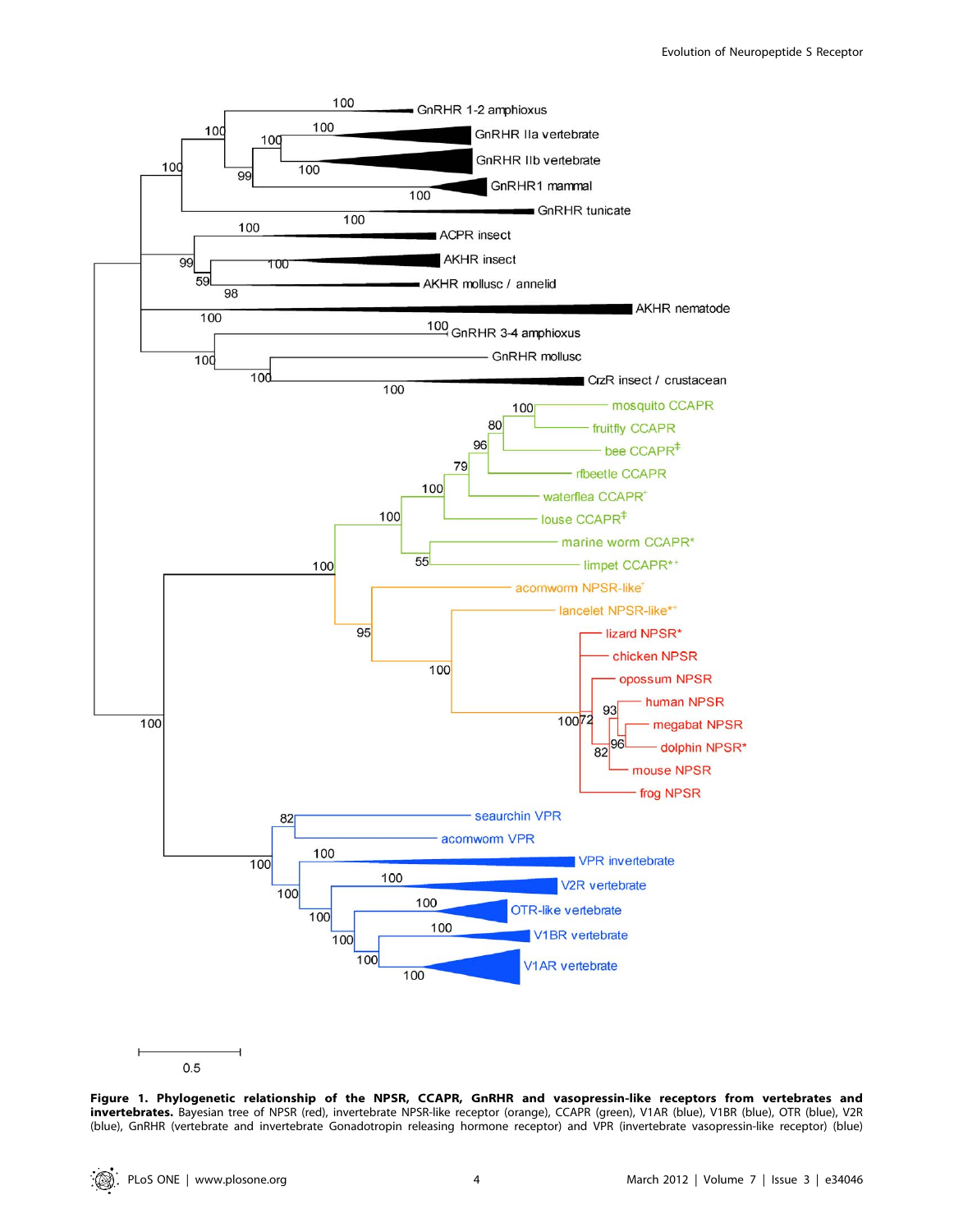sequences. The tree was generated using the Bayesian approach in MrBayes 3.1.2 using JTT+F+I+G model. Bayesian posterior probabilities are marked near branches as a percentage and are used as confidence values of tree branches. Nodes were compressed to represent the animal lineages. Scale bar represents the number of estimated changes per site for a unit of branch length. The receptor group abbreviations, names and accession numbers of the sequences and common and binomial names of the species are as listed in Table S2. In this figure and in Figure 4, the sequence names marked with \* and +symbols represent manually corrected sequences at the N terminus and C terminus, respectively. Sequence names marked with  $\frac{1}{x}$  symbol in this figure represent fragmented sequences. doi:10.1371/journal.pone.0034046.g001

organization that comprises of the neuropeptide domain followed by a C-terminal neurophysin domain although the NG peptide is structurally unrelated to the cyclic, amidated vasopressin/ oxytocin-like peptide. However, the NPS precursor does not contain the C-terminal neurophysin domain and the NPS is not cyclic or amidated. Furthermore, the origin of the vasopressin/ oxytocin-like peptide precursors and their receptor systems can be dated back to a common ancestor of bilateral animals, 640–760 million years ago [45–48]. In contrast, the NG peptide precursors exist in the lancelet and the acorn worm, but not in cnidarians, protostomes, urochordates or vertebrates, whereas the NPS precursors are specific to the tetrapods [25,26]. Strikingly, the N-terminal of the human NPS peptide (SFRNGVGTGMK-KTSFQRAKS), which is critical for its biological activity, shares sequence identity with the NG peptides (SFRNGVamide in the lancelet and NGFYNamide in the acorn worm) suggesting that the NG peptides may be invertebrate homologs of the vertebrate NPS [26]. One hypothesis that follows is that the lancelet and acorn worm NPSR-like sequences identified in our study are putative receptors for the invertebrate NG peptides. It can be speculated that the relationship within the NPSR/NPSR-like group might be a case of receptor-ligand coevolution wherein the invertebrate NPSR-like sequences have evolved to recognize the NG peptide, while the evolutionarily related vertebrate NPSR recognizes the NPS peptide. Absence of the gene encoding for NPSR-like sequences in urochordates and in marine vertebrates including agnathans, chondrichthyes and teleosts suggests the loss of gene in multiple lineage. The other hypothesis is that the NPS/NPSR system in the vertebrates and NG peptide/NPSR-like system in the invertebrates are indeed homologous, although the physiological functions and peptide domain organization have diverged and the system as a whole or partly, was lost in some lineages. This hypothesis is also possible since no species seem to have both the NPS and NG peptide systems. An alternative explanation is that a specialized NPSR first evolved in the tetrapods and is related to the invertebrate NPSR-like sequences by convergent evolution. Based on the available data, it is not possible to derive conclusions on the nature of relationships between the invertebrate NPSR-like and vertebrate NPSR or on the origin and the common ancestor of the NPSR. While the availability of more basal chordate genomes may aid in obtaining further insights on this issue, a clear experimental demonstration of the functional cross reactivity of the receptors will provide further support for the assumption of ligand-receptor coevolution in the NPSR-NPS/NPSR-like-NG peptide system. There are several clear examples of peptide receptor/ligand coevolution in the vertebrates and in the insects, where an ancestral receptor and ligand gene duplicate several times followed by mutations and evolutionary selection leading to different signaling systems [44,49–52].

# Conserved residues in the NPSR/NPSR-like sequences

The NPSR/NPSR-like sequences range from 370 to 394 amino acids in length. The two NPSR-like sequences share pairwise sequence identities in the range 35–40% across the entire sequence and 40 to 52% in the transmembrane helices (TM), in a multiple alignment with NPSR homologs. Several conserved sequence motifs that may play an important role in function were identified based on alignment of the identified sequences. Since the structure-function relationship in the receptor is very poorly studied, a comparison of regions in the sequence corresponding to known functional regions in the better-studied paralogous vasopressin-like receptor sequences was carried out to identify common as well as selective receptor positions. In all subsequent analyses and comparisons of residue positions, the residue numbering includes Ballesteros-Weinstein numbers in superscript [53,54]. The topology of the regions comprising the three structural parts, namely the TM, the extracellular loops (ECL) and the intracellular loops (ICL) have been assigned from the prediction of TM regions for the human NPSR entry [GenBank: NP\_997055] using the TMHMM program (Figure 2, Figure S3). Examples of common peptide GPCR conserved motifs include LxxxD  $(90^{2.46} - 94^{2.50})$  in TM2, CWxP  $(286^{6.47} - 289^{6.50})$  in TM6, NPxxY (326<sup>7.49</sup>-330<sup>7.53</sup>) in TM7. Cysteine residues (C121<sup>3.25</sup>,  $C197^{4.76}$ ) responsible for the formation of disulfide bond between extracellular loops (ECL1 and 2) are also conserved [55–57]. Examination of the sequence alignment indicates that these positions are completely conserved in the NPSR/NPSR-likes and the vasopressin-like receptors. Two conserved motifs WXFG and DXXCR in ECL1 have been reported to be crucial for ligand binding and signaling in the neuropeptide receptors [58]. In the vertebrate NPSR, these regions correspond to highly conserved WRFTG  $(108^{2.64} - 112^{2.68})$  and DLVCR  $(118^{3.22} - 122^{3.26})$  motifs (Figure 3). However, the NPSR-like sequences appear to have a modified HRFTX motif in place of WRFTG. Other functionally important regions for agonist recognition in the vasopressin-like receptors includes the completely conserved regions FQVLPQ at the end of TM2 and motif PWG in the ECL2 [56,59,60]. However, the corresponding regions in the NPSR contains different, albeit highly conserved motifs VNILTD (100<sup>2.56</sup>- $105^{2.61}$ ) and DSY ( $204^{4.83}$ - $206^{4.85}$ ), respectively (Figure 3).

Known functionally important sites specific to NPSRs include N1012.57, wherein a N101A mutation led to incomplete glycosylated forms of the receptor protein without affecting function and cell surface expression. However, biogenesis of the receptor could be affected by the altered conformation caused due to the change at  $N101^{2.57}$  [58]. This site is completely conserved. Additionally, structure-activity studies have shown that Asp at position  $105^{2.61}$  could play a direct role in agonist binding by ionic interactions with a conserved Arg residue at position 3 in the NPS peptide [22,58]. A negatively charged residue, D/E at this position, is also completely conserved across the alignment. Sitedirected mutagenesis and transient expression studies on NPSR indicated that mutation of residue  $N107^{2.63}$  to Ile, associated with asthma susceptibility, led to an increase in potency and maximal efficacy of NPS due to higher level of cell surface receptor density of mutant compared with wild type receptor [21]. Examination of the sequence alignment indicates that the human sequence is a natural variant with an Asn at this position whereas it is Ile in all other sequences (Figure 3, Figure S3). Thus, sequence conservation patterns in the NPSR are consistent with previous knowledge of functional sites and suggest additional examples of group specific residues.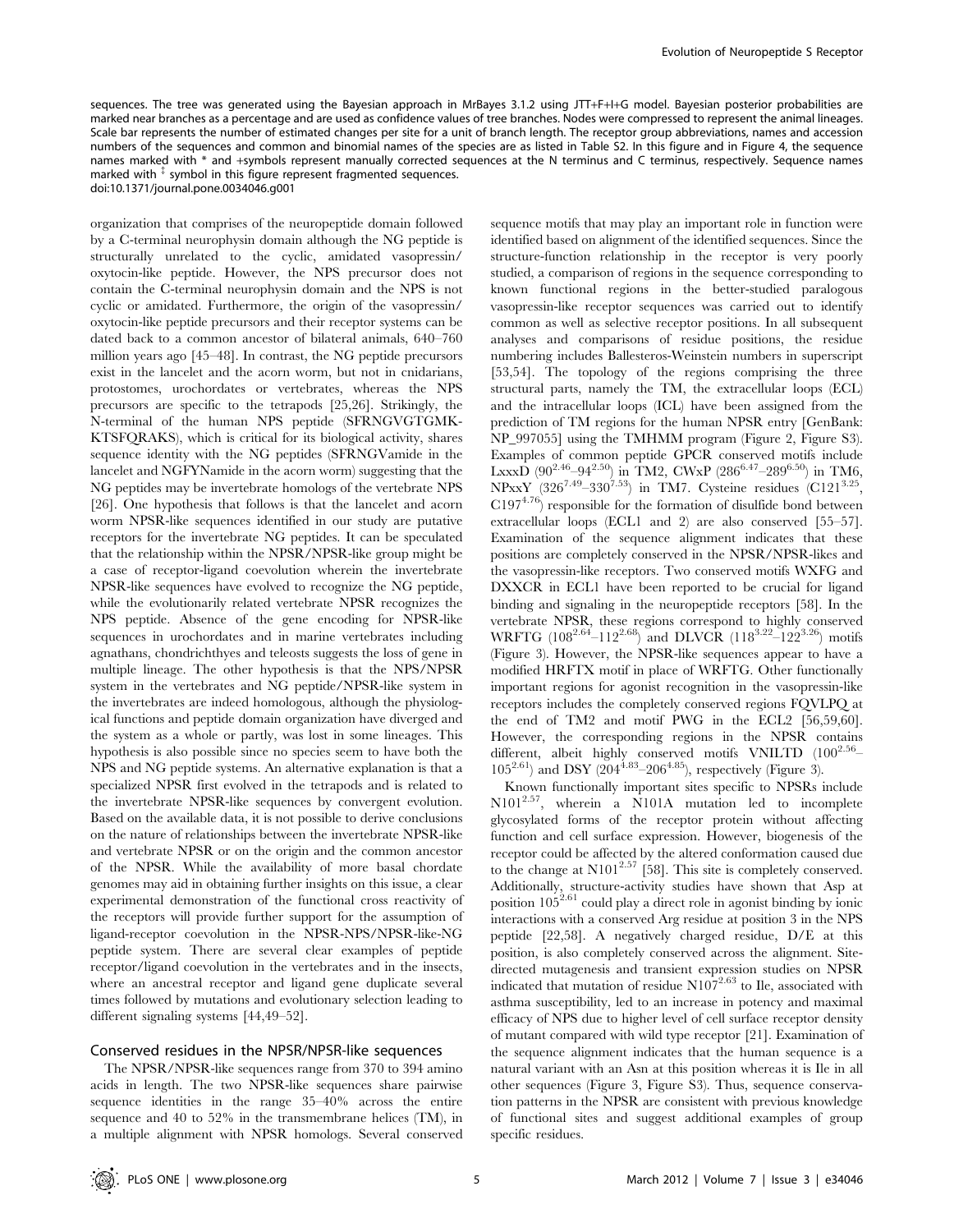

Figure 2. Schematic diagram of the human neuropeptide S receptor. The sequence is drawn and labeled according to the extracellular, intracellular and transmembrane regions. The boundaries of the three regions were based on the definition of these regions for human NPSR [GenBank: NP\_997055] given by the Ballesteros-Weinstein nomenclature and TMHMM program. The most conserved residue in each transmembrane helix is denoted with red text. The first and last amino acid residue numbers in each helix is indicated using Ballesteros-Weinstein numbering scheme. Residues that represent sites of functional divergence between the NPSR and the V1AR, V1BR, V2R and OTR subtypes are marked with outlined circles. Residue-wise functional divergence of NPSR with each subtype of vasopressin-like receptor is provided in Data S3. doi:10.1371/journal.pone.0034046.g002

#### Gene structure and order analysis

Gene structure features may aid in supporting the phylogenetic inference since conservation of exon-intron structure has been reported in clades of orthologous genes and in families of paralogous genes and protein superfamilies [61]. A comparative analysis of the genomic structures of the NPSR, NPSR-like, CCAPR and the vasopressin-like receptor was carried out (Figure S3, Figure S4, Data S2). Figure 4 illustrates the distribution, position and phase of introns within the amino acid sequences. In general, the NPSR genes are composed of 9 coding exons. In order to assist comparisons, the introns were named as I to VIII according to the inserted positions in human NPSR. The positions of the 8 introns in NPSRs are highly conserved as expected. The invertebrate NPSR-like sequences are composed of 7 exons. Thus it appears that the NPSR-like and NPSR sequences contain similar number of introns. Intron V and intron VIII are lost in the acorn worm and the lancelet, respectively. Another variation between the NPSR-like and NPSR include phase change in intron VI to phase 2 in the NPSR-like. It is noteworthy that both intron positions and phases in the NPSR-like are highly conserved to that in the NPSRs. The CCAPRs contain a mostly conserved set of 6 to 9 exons [62]. Remarkably, several intron positions and phases are highly conserved across the NPSR, NPSR-like and the CCACPR (introns I, II, III, IV, VI, VII and VIII). The few intron loss or gain events that occur in these sequences appear to be dependent on

lineage-specific events. The vasopressin-like receptors are mostly composed of 2 to 3 exons [56,63,64]. The position of the single intron in human V1AR is the most conserved among this group of receptors. This position is about 25 residues away from intron VII of the human NPSR. Thus, conserved intron gain relative to the vasopressin-like receptors appears to be a conserved feature of the NPSR/NPSR-like/CCAPR group of receptors. The presence of relatively larger number of introns could have a role in alternative splicing events, transcriptional regulatory events and exon shuffling [65–67]. Several alternatively spliced GPCR variants with different TM topology have been shown to exist, although their biological functions are elusive [68,69]. However, studies with GnRHR isoforms suggest that the truncated variants may inhibit the signaling or transport of the wild-type receptor [70]. At least two alternatively spliced forms of human NPSR have been identified and found to show different pharmacological profiles  $[15]$ .

Remarkably, the gene structure-inferred view of the NPSR/ NPSR-like/CCAPR group of the receptors thus shares basic topological features with the protein sequence based phylogeny. It is clear that the NPSR is related to the NPSR-like and the two receptors are most likely orthologous, although the sampling of NPSR-like may be insufficient. Furthermore, it is intriguing that the CCAPR, predominantly identified in the arthropods so far, should show congruence in their relationship to the NPSR/NPSRlike group at the level of the protein sequence and the gene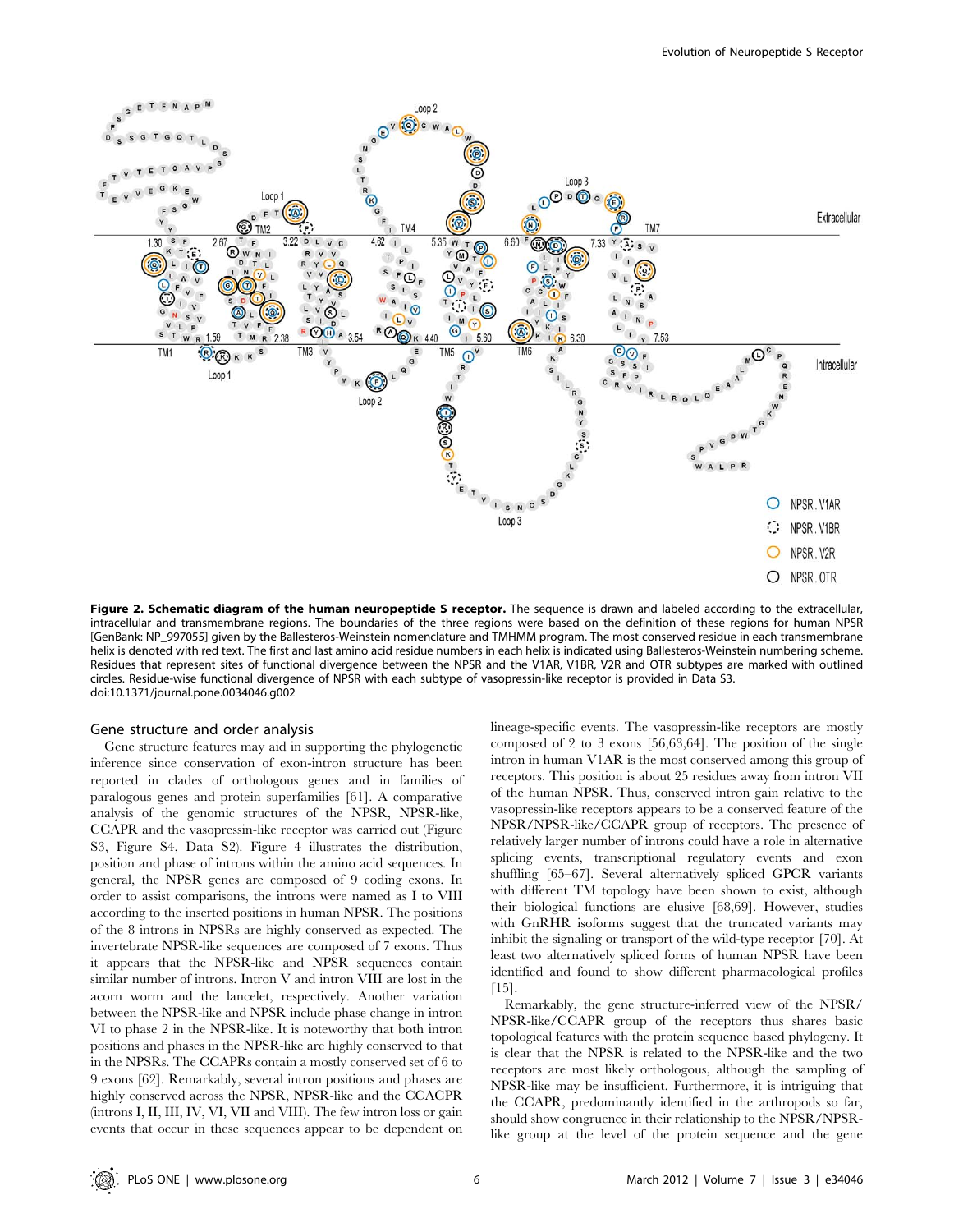| human NPSR<br>dog NPSR<br>elephant NPSR<br>mouse NPSR<br>zebrafinch NPSR                                                                                                                                                                                                                                                                                                                                      | 89<br>92<br>89<br>89<br>89 | 44<br>S<br>$\overline{N}$ | 557<br>6 666<br>N NNN<br>NΝ                              | 2<br>OLAITDSFTGLWNILTDINWRFTGDFTAPDLVCRWVRYLOVVLLYASTYVLVSLSIDRYH<br>QLAITDSFTGLWNILTDIIWRFTGDFMAPDLVCRWVRYLQVVLLYASTYVLVSLSIDRYH<br>QLAITDSFTGLFNILTD <mark>IIWRFTGDFMAP</mark> DLVCRVVRYFQVVLLYASTYVLVSLSIDRYH<br>QLAITDSFTGLINILTDIIWRFTGDFMAPDLVCRWVRYLQVVLLYASTYVLVSLSIDRYH<br>QLAITDSFTGL <mark>INIMTD</mark> II <mark>WRYTG</mark> DFMAPDIVCRVVRYFQVVLLYASTYVLVSLSIDRYH |     | $\infty$                                                                                                                                                                                                                                                                                                                                                                                                |        |
|---------------------------------------------------------------------------------------------------------------------------------------------------------------------------------------------------------------------------------------------------------------------------------------------------------------------------------------------------------------------------------------------------------------|----------------------------|---------------------------|----------------------------------------------------------|--------------------------------------------------------------------------------------------------------------------------------------------------------------------------------------------------------------------------------------------------------------------------------------------------------------------------------------------------------------------------------|-----|---------------------------------------------------------------------------------------------------------------------------------------------------------------------------------------------------------------------------------------------------------------------------------------------------------------------------------------------------------------------------------------------------------|--------|
| rat V1AR<br>mouse V1AR<br>human V1AR<br>microbat V1AR<br>chicken V1AR                                                                                                                                                                                                                                                                                                                                         | 92<br>92<br>95<br>65<br>99 |                           |                                                          | HLSLADLAVAFFQVLPQLCWDITYRFRGPDWLCRVVKHLQVFAMFASAYMLVVMTADRYI<br>HLSLADLAVAFFQVLPQLCWDITYRFRGPDWLCRVVKHLQVFAMFASSYMLVVMTADRYI<br>HLSLADLAVAFFQVLPQMCWDITYRFRGPDWLCRVVKHLQVFGMFASAYMLVVMTADRYI<br>HLSLADLAVAFFQVLPQMCWDITYRFRGPDGLCRVVKHLQVFVMFVSAYMLVVMTADRYI<br>HLSLADLVVAFFQVLPQLCWEVTHRFHGPDGLCRVVKHLQVFGMFASAYMLVAMTADRYI                                                   |     |                                                                                                                                                                                                                                                                                                                                                                                                         |        |
| human OTR<br>rat OTR<br>mouse OTR<br>opossum OTR<br>chicken OTR                                                                                                                                                                                                                                                                                                                                               | 80<br>80<br>80<br>84<br>86 |                           |                                                          | HLSIADLVVAVFQVLPQLLWDITFRFYGPDLLCRLVKYLQVVGMFASTYLLLLMSLDRCL<br>HLSIADLVVAVFQVLPQLLWDITFRFYGPDLLCRLVKYLQVVGMFASTYLLLLMSLDRCL<br>HLSIADLVVAVFQVLPQLLWDITFRFYGPDLLCRLVKYLQVVGMFASTYLLLLMSLDRCL<br>HLSIADLVVAVFQVLPQLLWDITFHFYGPDFLCRLVKYLQVVGMFASTYLLLLMSLDRCL<br>HLSIADLVVAVFQVLPQLIWDITFRFYGPDFLCRLIKYLQVVGMFASTYMLLLMSLDRCL                                                   |     |                                                                                                                                                                                                                                                                                                                                                                                                         |        |
| dog V1BR<br>chimpanzee V1BR<br>mouse V1BR<br>opossum V1BR<br>chicken V1BR                                                                                                                                                                                                                                                                                                                                     | 75<br>75<br>75<br>75<br>85 |                           |                                                          | HLALTDLGVALFQVLPQLLWDVTYRFQGPDLLCRAVKYLQVLSMFASTYMLLAMTLDRYL<br>HLALTDLAVALFQVLPQLLWDITYRFQGPDLLCRAVKYLQVLSMFASTYMLLAMTLDRYL<br>HLALTDLGVALFQVLPQLLWDITYRFQGSDLLCRAVKYLQVLSMFASTYMLLAMTLDRYL<br>HLALTDLGVALFQVLPQLLWDITYRFQGSDFLCRVVKYLQALSMFASTYMLLVMTLDRYL<br>HLALSDLGVALFQVLPQMLWEVTYRFAGPDLLCRAVKYLQVLSMFASTYMLMAMTLDRYV                                                   |     |                                                                                                                                                                                                                                                                                                                                                                                                         |        |
| chicken V2R<br>mouse V2R<br>human V2R<br>horse V2R<br>microbat V2R                                                                                                                                                                                                                                                                                                                                            | 83<br>80<br>80<br>80       |                           |                                                          | HLSIADLVVAFFQVLPQLIWDITDVFIGPDFLCRIIKYLQLLGMFASTYMIVVMTVDRYQ<br>HLCLADLAVALFQVLPQLAWDATDRFHGPDALCRAVKYLQMVGMYASSYMILAMTLDRHR<br>HLCLADLAVALFQVLPQLAWKATDRFRGPDALCRAVKYLQMVGMYASSYMILAMTLDRHR<br>149 HLCLADLAVALFQVLPQLAWDATDRFRGPDALCRAVKYLQMVGMYASSYMILAMTLDRHR<br>HLCLADLVVALFQVLPQLAWDATDRFQGPDALCRAVKYLQMVGMYASSYMILAMTLDRHR                                               |     |                                                                                                                                                                                                                                                                                                                                                                                                         |        |
| human NPSR<br>dog NPSR<br>elephant NPSR<br>mouse NPSR<br>zebrafinch NPSR                                                                                                                                                                                                                                                                                                                                      |                            | 4                         | ິລິ<br>A                                                 |                                                                                                                                                                                                                                                                                                                                                                                |     | 885<br>4.40<br>162 QA--RVLIVIAWSLSFLFSIPTLIIFGKR--TLSNG--EVQCWALWPDDSYWTPYMTIVAFLVYFIPL<br>165 QA--KVLVMIAWSLSFLFSIPTLIIFGKR--KLPNG--EVQCWALWPDOSYWTPYMTIVAFLVYFIPL<br>162 QA--KVLIVIAWSLSFLFSIPTLIIFGKR--KLSNG--EVQCWALWPDOSYWTPYMTIVAFLVYFIPL<br>162 QA--KVLIGIAWSLSFLFSIPTLIIFGKR--TLSNG--EVQCWALWPDDSYWTPYMTIVAFLVYFIPL<br>162 OA--KVLIGVAWSLSFLFSIPTLIIFGKR--OLSNG--EVOCWALWPDESYWIPYMTVVAFLVYFIPL | 8<br>S |
| rat V1AR<br>mouse V1AR<br>human V1AR<br>microbat V1AR<br>chicken V1AR                                                                                                                                                                                                                                                                                                                                         | 138                        |                           |                                                          |                                                                                                                                                                                                                                                                                                                                                                                |     | 165 RR-SRLMIATSWVLSFILSTPQYFIFSVIEIEVNNGTKTQDCWATFIQPWGTRAYVTWMTSGVFVAPV<br>165 RR-SRLMIAASWGLSFVLSIPQYFIFSVIEFEVNNGTKAQDCWATFIPPWGTRAYVTWMTSGVFVVPV<br>168 RR-SRLMIAAAWVLSFVLSTPQYFVFSMI--EVNNVTKARDCWATFIQPWGSRAYVTWMTGGIFVAPV<br>RR-SRLMIAAAWALSFVLSTPQYLVFSVI--EVDNVTKACDCWASFIQPWGPRAYVTWMTSGVFVVPV<br>172 KR-SYAMIAAAWALSLLLSTPQYFIFSLS--EVERGSRVYDCWAHFIMPWGPRAYITWITGGIFVAPV                    |        |
| human OTR<br>rat OTR<br>mouse OTR<br>opossum OTR<br>chicken OTR                                                                                                                                                                                                                                                                                                                                               |                            |                           |                                                          |                                                                                                                                                                                                                                                                                                                                                                                |     | 153 D---RLAVLATWLGCLVASAPQVHIFSLR--EVADG--VFDCWAVFIQPWGPKAYITWITLAVYIVPV<br>153 D---RLAVLGTWLGCLVASAPQVHIFSLR--EVADG--VFDCWAVFIQPWGPKAYVTWITLAVYIVPV<br>153 D---RLAVLATWLGCLVASVPQVHIFSLR--EVADG--VFDCWAVFIQPWGPKAYVTWITLAVYIVPV<br>157 D---HLSVLCTWLVCLVVSVPQIQIFSLR--EVSEG--VYDCWAVFIQPWGPKAYITWITLTVYIIPV<br>159 D---RVSVLLTWLLCLLVSIPQIHIFSLR--DVGNG--VYDCWADFIQPWGPKAYVTWITLMVYIIPV                |        |
| dog V1BR<br>chimpanzee V1BR<br>mouse V1BR<br>opossum V1BR<br>chicken V1BR                                                                                                                                                                                                                                                                                                                                     |                            |                           |                                                          |                                                                                                                                                                                                                                                                                                                                                                                |     | 148 QS-TYPFIAAPWVLAAVLSLPQVFIFSLR--EVIEGTGVLDCWADFRFPWGPRVYITWTTLAIFTLPV<br>148 QS-TYLLIAAPWLLAAIFSLPQVFIFSLR--EVIQGSGVLDCWADFRFPWGPRAYLTWTTLAIFVLPV<br>148 QS-TYPLIAAPWLLAAILSLPQVFIFSLR--EVIQGSGVLDCWADFYFSWGPRAYITWTTMAIFVLPV<br>148 RS-AYPFIAATWLLAAGLSLPQVFIFSLR--EVSQGTGVLDCWADFHFPWGLQAYITWTTLAIFVLPV<br>158 RQ-PCAMVGAAWLLSCLLSTPQIFIFSLR--EVQPGSGVLDCWADFGYPWGARAYITWTTLCIFLLPV                |        |
| chicken V2R<br>mouse V2R<br>human V2R<br>horse V2R<br>microbat V2R                                                                                                                                                                                                                                                                                                                                            |                            |                           |                                                          |                                                                                                                                                                                                                                                                                                                                                                                |     | 156 AL-WNIPICTSWSVSLILSLPQVFIFSKI--EISPG--IFECWAEFIQPWGPRAYVTWIFVVIFFIPS<br>153 GARWNRPVLVAWAFSLLLSLPQLFIFAQR--DVGNGSGVFDCWARFAEPWGLRAYVTWIALMVFVAPA<br>153 GAHWNRPVLVAWAFSLLLSLPQLFIFAQR--NVEGGSGVTDCWACFAEPWGRRTYVTWIALMVFVAPT<br>222 GARWNRPVLVAWAFSLLLSLPQLFIFAQR--DVGDGSGVFDCWAHFAEPWGLRAYVTWIALMVFVAPA<br>153 GAHWNQPVLLAWAFSLLFSLPQLFIFAQR--EVEDHSGVFDCWGLFIEPWGLRAYVTWIALMVFVAPA                |        |
| human NPSR<br>dog NPSR<br>elephant NPSR 224 TIISVIYGIVIRTIWIKSK 272 AIKYSVVIILAFICCWSPYFLFDILDNFSI-LP<br>mouse NPSR<br>zebrafinch NPSR 224 IIISVIYSIVIRTIWMKSK 273 AIKYSIVIILAFILCWSPYFLFDILDNFNI-LP                                                                                                                                                                                                          |                            | 58<br>ယ                   | ιń<br>224 TIISIMYGIVIRTIWIKSK<br>227 TIISVIYAIVIRTIWIKSK | 0 000<br>272 AIKYSIIIILAFICCWSPYFLFDILDNFNL-LP<br>275 AIKYSIVIILAFICCWSPYFLFDILDNFSL-LP<br>224 AIISVIYGLVIRTIWMKSK 272 AIKYSIVIILAFICCWSPYFLFDILDNFNV-LP                                                                                                                                                                                                                       | 490 |                                                                                                                                                                                                                                                                                                                                                                                                         |        |
| $\begin{tabular}{lclclclcl} \texttt{rat} & \texttt{V1AR} & \texttt{233} & \texttt{VUGTCYBFIGYHINRNIR} & \texttt{295} & \texttt{TVKMTFVIVSSAYILCWAPFFI} & \texttt{VQMMSVMDTNFVI} \\ \texttt{mouse} & \texttt{V1AR} & \texttt{232} & \texttt{TLIGTCYBFCYBITQYNIMCNNR} & \texttt{294} & \texttt{TVKMTFVIVSAYICWAPFFI} & \texttt{QMMSVMDTNFVI} \\ \texttt{human} & \texttt{V1AR} & \texttt{233} & \texttt{TLIGTC$ |                            |                           |                                                          |                                                                                                                                                                                                                                                                                                                                                                                |     |                                                                                                                                                                                                                                                                                                                                                                                                         |        |
| human OTR<br>rat OTR<br>Juse OTR<br>opossum OTR<br>chicken OTT                                                                                                                                                                                                                                                                                                                                                |                            |                           |                                                          | 214 IVLATCYGLISFKIWONLR 273 TVKMTFIIVLAFIVCWTPFFFVOMWSVWDANAP<br>214 IVLAACYGLISFKIWONLR 272 TVKMTFIIVLAFIVCWTPFFFVOWWSVWDVNAP<br>214 IVLAACYGLISFKIWONLR 272 TVKMTFIIVLAFIVCWTPFFFVOWWSVWDVNAP<br>218 LVLSACYGLISFKIWONLK 281 TIKMTFIIVLAFIVCWTPFFFVOWWSVWDPDAP<br>220 LMLSVCYGLISFKIWONVK 275 TVKMTFIIVLAFIVCWTPFFFVOMWSVWDTNAP                                              |     |                                                                                                                                                                                                                                                                                                                                                                                                         |        |
| dog V1BR<br>chimpanzee V1BR 213 TMLTACYSLICHEICKNLK 279 TVKMTFVIVLAYIACWAPFFSVOMWSVWDKNAP                                                                                                                                                                                                                                                                                                                     |                            |                           |                                                          | 213 AMLTACYSLIYHEICKNLK 279 TVKMTFVIVLAYIACWAPFFSVOMWSVWDKNAP                                                                                                                                                                                                                                                                                                                  |     |                                                                                                                                                                                                                                                                                                                                                                                                         |        |
| chicken V2R 219 TILITCOVKICKIIKRNIY<br>mouse V2R<br>human V2R<br>horse V2R<br>microbat V2R                                                                                                                                                                                                                                                                                                                    |                            |                           | 219 LGIAACOVLIFREIHASLV                                  | 270 TVKMTIVTVVAYVLCWSPFFIAQLWSVWFPSGI<br>269 TVRMTLVIVIVYVLCWAPFFLVOLWAAWDPEAP<br>219 LGIAACQVLIFREIHASLV – 269 TVRMTLVIVVYVLCWAPFFLVQLWAAWDPEAP<br>288 LGITACQVLIFREIHASLV – 338 TVRMTLVIVIVLCWAPFFLVQLWAAWDPEAP<br>219 LGIAACQVLIFREIHASLV – 265 TVRMTLVIVIVYVLCWAPFFLVQLWAAWDPKAP                                                                                           |     |                                                                                                                                                                                                                                                                                                                                                                                                         |        |

Type I divergence

Type II divergence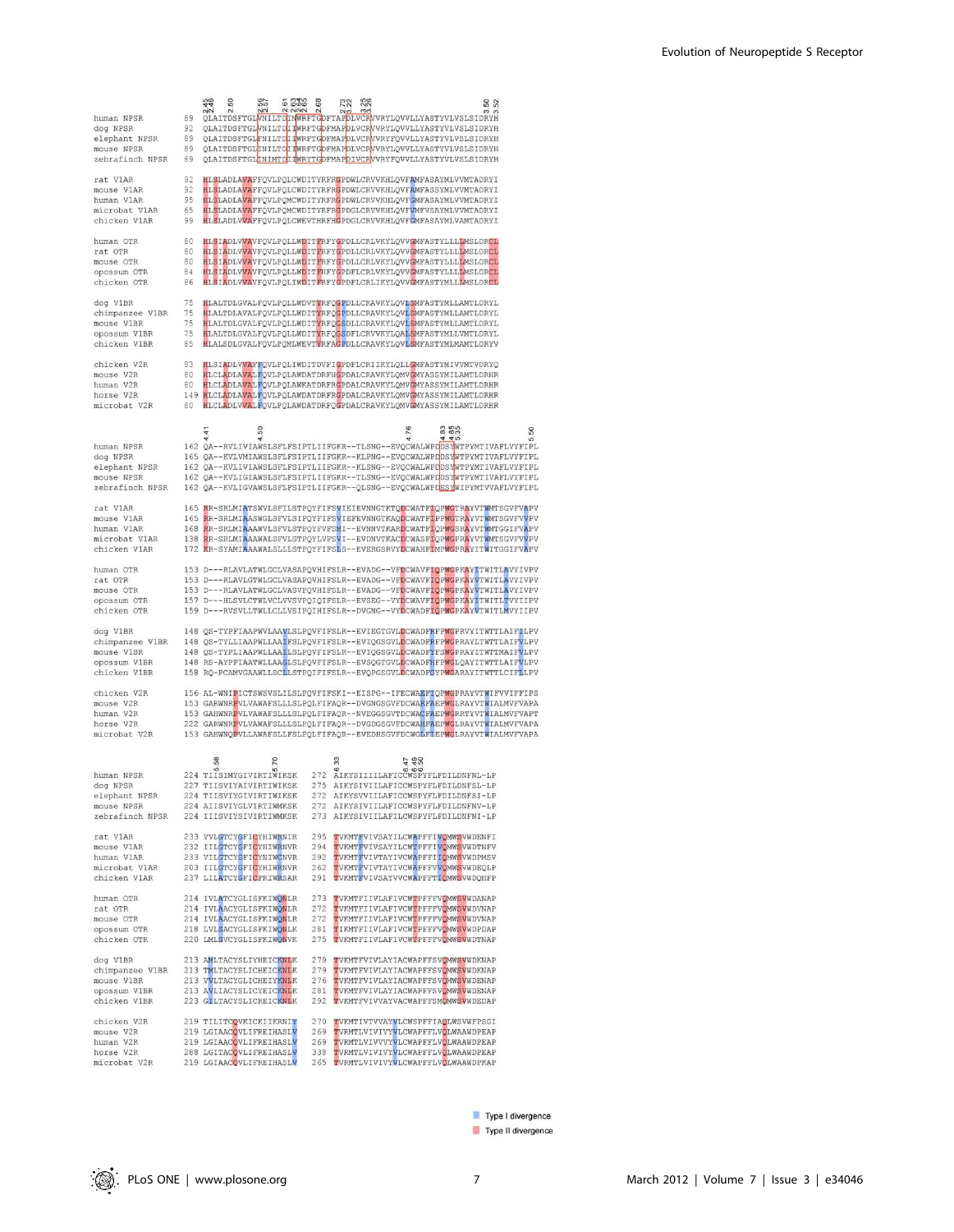Figure 3. Multiple alignment of functionally divergent sites in the NPSR and vasopressin-like receptors. Samplings of selected functional divergence-related positions in the region starting from TM2 to the end of ECL3 are shown. Amino acid positions (marked on top) are identified by Ballesteros-Weinstein numbering corresponding to the residue position in human NPSR. Contiguous blocks of conserved residues in the NPSR are shown within hollow boxes. Residues associated with Type I and II divergence are marked in blue background and red background, respectively (Data S3).

doi:10.1371/journal.pone.0034046.g003

structures. Assuming that the pattern of intron-exon boundaries are good markers of the history of descent of conserved gene families, one interpretation from our analyses, albeit highly speculative, is that the CCAPR is an ortholog of the NPSR/ NPSR-like genes. Further, it follows that the common ancestor to this receptor group might date back to an ancestral bilateral animal, concomitant with the emergence of the vasopressin-like receptors. Finally, an analysis of the gene order of the chromosomal region containing the NPSR gene revealed the expected conserved synteny of the NPSR gene loci across the vertebrates. However, the NPSR-like and CCAPR genes do not display conserved synteny to the NPSR.

# Divergence between vertebrate NPSR and vasopressinlike receptors

Next, we used an analysis of position-specific rate shift variation to identify putative amino acid residues that may have contributed to specific sequence–structural features that distinguish the vertebrate NPSRs from their closest vertebrate neuropeptide homologs, the vasopressin-like receptors. Although the ligands are unrelated, the vasopressin-like receptors were chosen as the closest paralog of the NPSR for the following reasons. Firstly, the large



Figure 4. Conservation and variability of intron positions and phases. Schematic of the multiple alignment of amino acid sequences of the NPSR, NPSR-like and representatives from the CCAPR and vasopressin-like receptor subtypes are shown. The 0, 1, 2 phase introns are marked with black, red and green lines, respectively. Introns corresponding to human NPSR are named I to VIII according to their positions in the amino acid sequence. The gene structure details of all sequences indicating exon-intron lengths, intron positions and phases are presented in Figure S3, S4 and Data S2. doi:10.1371/journal.pone.0034046.g004

scale phylogenetic analysis carried out here indicate that the vasopressin-like receptors are indeed the phylogenetically closest group to the NPSR, suggesting a common ancestry with deep roots. Additional evidence comes from chemogenomic analyses of human non-olfactory GPCRs which indicate that the NPSR and the vasopressin-like receptors are clustered in a strongly supported group, independent of the other peptide receptors [71,72]. The dendrograms in these analyses used alignments of critical residues  $(\sim)30-45$  residues) in the TM-binding cavity following the principle that similar ligands are accommodated by similar binding pockets. In both studies, the clustering topology for the receptors reflects ligand affinities thus suggesting strong physicochemical homology of the TM-binding cavity between the NPSR and the vasopressin-like receptors [71,72]. Finally, Gupte et al., 2004, showed typical GPCR signaling by a chimeric receptor, V1AR/NPSR, which contained the human V1A receptor with all three intracellular loops (ICLs) and C terminus replaced by those of NPSR. The chimeric receptor was functionally responsive to vasopressin. Furthermore, the engineered construct behaved like a typical GPCR when expressed in mammalian cell lines and point mutations made in TM2 were shown to drastically affect activation. The chimeric receptor created to test signaling of NPSR was based on the homology of the two receptors and showed properties including dual signaling by coupling to both  $G_{\alpha}$ and  $G_s$  pathways, consistent with the activation of NPSR by NPS [8]. The signaling properties of the chimera cannot be ascribed solely to the presence of the TMs and the ECLs of the V1A receptor.

An amino acid residue in a cluster of homologous sequences is deemed functionally important if it is evolutionarily conserved. Therefore, changes in selective constraints on particular amino acid sites can be used as a measure of functional divergence of duplicated genes [42]. Type I functional divergence refers to the evolutionary process where after duplication, the evolutionary rate at an amino acid site may increase for functional divergencerelated change in the early stage resulting in related but distinct functions between the two gene clusters. Typically, in Type I divergence, an amino acid residue is highly conserved in one cluster, but highly diverse in the other one, implying that these sites have undergone altered functional constraints (i.e., different evolutionary rates). In contrast, Type II functional divergence between the gene clusters does not result in altered functional constraints but a radical change in amino acid property between them (for instance, hydrophobicity, charge, etc). In a typical Type II case, the homologous site in a duplicate gene cluster is evolutionarily conserved within each of the clusters while drastic shift in amino acid property has occurred between the clusters. Such cluster-specific sites have most likely undergone purifying selection in the late phase after gene duplication resulting in cluster specific functional properties. The estimated coefficient of functional divergence between duplicate genes is defined as the probability of being related to functional divergence, with a large value indicating a high level of divergence. Furthermore, a sitespecific profile based on empirical posterior analysis can be used to predict residues that are likely to be responsible for functional divergence between the two clusters [42,73,74].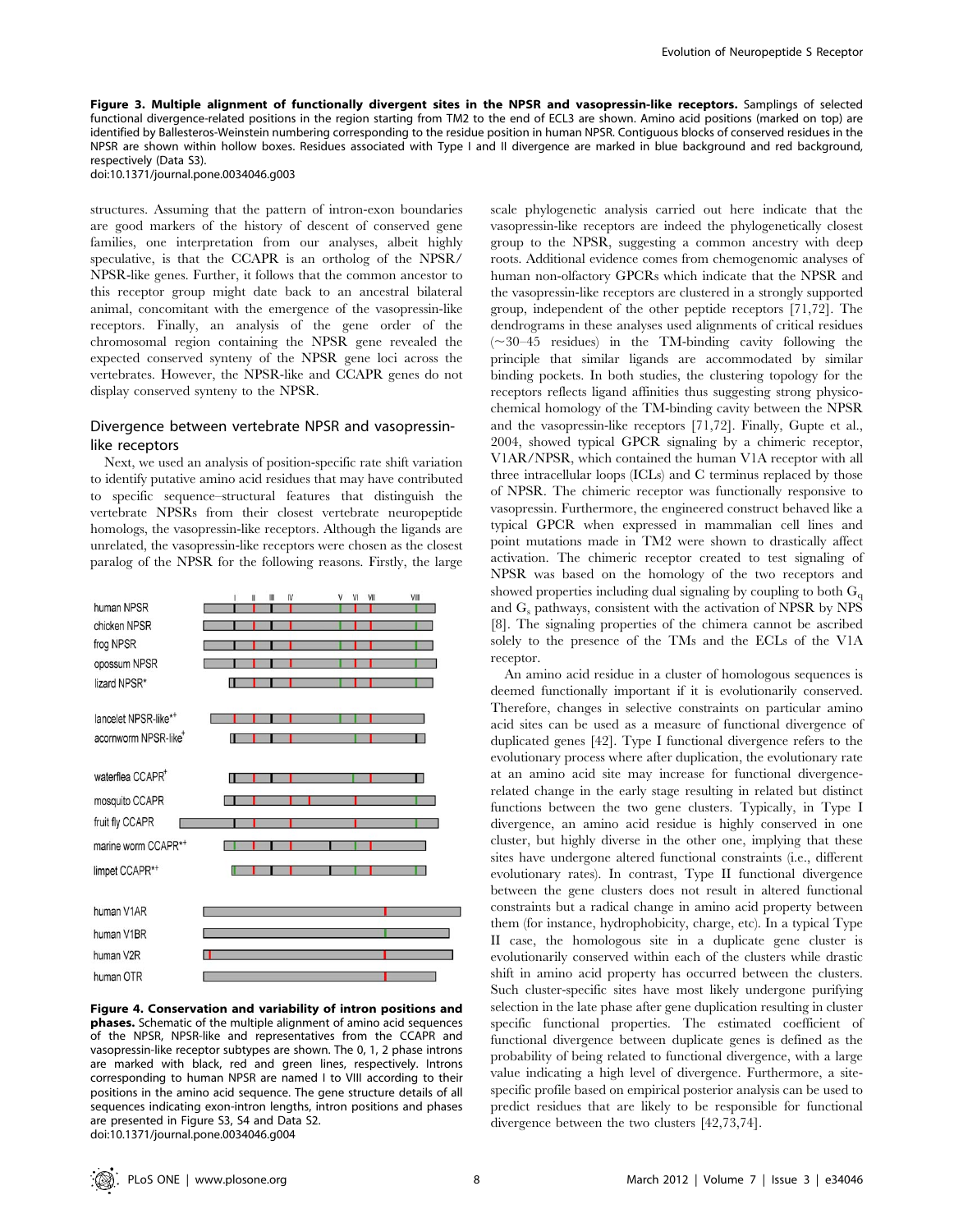In this study, a set of 24 NPSR sequences and 20 sequences each from the four vertebrate vasopressin-like receptor subtypes (V1AR, V1BR, V2R and OTR) were used to estimate the coefficient of Type I and II functional divergence in four separate comparisons. Estimates of coefficients of divergence  $(\theta)$  indicate that the NPSR and vasopressin-like receptor group have indeed undergone diversification (Table 1, Data S3). The  $\theta$  values for Type I and II divergence between the NPSR and vasopressin-like receptor subtypes are significantly larger than zero (Table 1). In contrast, the  $\theta$  values between the vasopressin-like receptor subtypes range from  $0.32-0.47$  (p $\leq 0.0001$ ) for Type I and are not significant for Type II, indicating relatively lower levels of function divergence between the vasopressin-like receptor subtypes (data not shown). The predicted sites that contribute to divergence were mapped onto three structurally distinct regions; TM regions, the ECLs and the ICLs (Figure 2). A total of 51 Type I divergence sites with posterior probability ratios ranging between 0.90–0.99 were identified (Data S3). The data indicate that Type I sites are distributed across all three regions and have distinct patterns of distribution for each NPSR-vasopressin-like receptor subtype comparison (Table 1). Furthermore, examination of conservation patterns in the alignment shows that the Type I sites involved sets of divergent and conserved sites in both groups suggesting that the early phase of duplicate evolution continued after the first duplication into paralogous groups. These findings suggest that site-specific changes may have occurred because of relaxation of selective constraints in the sequences of either group. Alternatively, the conserved sites in either group are indicative of newly acquired functional constraints that were not present in an ancestral neuropeptide receptor gene. Among the predicted sites, two have known pharmacological relevance. For example, Ser288<sup>6.49</sup> in human NPSR is a significant residue in the four residue motif CWSP located in TM6 [64]. Missense mutation of the corresponding residue (A285P) in human V2R was identified to cause X-linked nephrogenic diabetes insipidus [64,75]. Alanine at this position is highly conserved in V1AR, V1BR and V2R (Figure 3). This Type I site was recognized with a posterior probability of 0.957 and was conserved in the NPSR (Data S3). Type II divergence sites most probably encode paralog-specific properties since these modifications occur by adaptive fixation of variants in either groups. The total number of Type II sites (88 residues) increased significantly compared to Type I sites. These

Table 1. Type I and Type II functional divergence between the NPSR and vasopressin-like receptor subtypes.

| <b>Divergence</b> | Comparison | $\theta \pm SE$  | z     | тм | <b>ECL</b>     | ICL            |
|-------------------|------------|------------------|-------|----|----------------|----------------|
| Type I            | NPSR V1AR  | $0.74 \pm 0.07$  | 10.22 | 11 | 5              | $\overline{2}$ |
|                   | NPSR V1BR  | $0.52 \pm 0.07$  | 7.84  | 3  | 3              | 6              |
|                   | NPSR. V2R  | $0.51 \pm 0.07$  | 7.65  | 5  | $\overline{4}$ | 1              |
|                   | NPSR . OTR | $0.63 \pm 0.07$  | 9.20  | 5  | 1              | 3              |
| Type II           | NPSR V1AR  | $0.53 \pm 0.06$  | 9.04  | 12 | 8              | 3              |
|                   | NPSR V1BR  | $0.44 \pm 0.007$ | 6.42  | 10 | 6              | $\overline{2}$ |
|                   | NPSR. V2R  | $0.49 + 0.07$    | 6.48  | 11 | 3              | ٠              |
|                   | NPSR. OTR  | $0.54 \pm 0.05$  | 10.4  | 21 | 10             | 1              |

Note:  $\theta$  denotes the coefficient of functional divergence. SE is standard error. z score is the value of confidence and is obtained by  $\theta$ /SE. P value is the probability of the z score, which had a value of <0.0001 in all comparisons. The symbol - indicates the absence of divergent sites. Abbreviations: TM – Transmembrane helices, ECL – Extracellular loops, ICL – Intracellular loops. doi:10.1371/journal.pone.0034046.t001

sites are mostly distributed across the ECLs and the TM regions. This increase in sites suggests a more pronounced role of adaptive evolution in the late phase after duplication and divergence of these receptors. Some of the predicted Type II sites correspond to residues with experimentally characterized functional role for agonist or antagonist binding or for receptor activation in the vasopressin-like receptors (Figure 3). For instance, the conserved G112<sup>2.68</sup> located in the ECL2 in human NPSR corresponds to Y115 in V1AR, D103 in V2R and F102 in OTR in pairwise comparisons. This site in the vasopressin-like receptors is significant for the selectivity of specific agonist against each subgroup receptor [56,76–79]. Similarly, the residue  $R109^{2.65}$  at the extracellular end of TM2 in NPSR is equivalent to residue K100 in the V2R that has been shown to influence the binding of peptide agonist [78]. Besides this,  $F309^{6.70}$  located on ECL3 of NPSR is equivalent to G304 in the V2R. G304 has been reported to be involved in stabilizing the conformation of V2R to enable species-selective binding of cyclic peptide antagonists [78] (Figure S3). Similarly, Q225 in V2 receptor, which is critical for  $G_s$ recognition and activation, corresponds to  $Y230^{5.58}$  in NPSR [80]. It is reasonable to hypothesize that several of these predicted functionally divergent sites could possibly play a role in the specific properties of the NPSR.

It must be mentioned here that there is significant overlap of Type I and Type II sites across the four group-wise comparisons, namely, a Type I divergent site in the NPSR.V1AR comparison may represent a Type II site in the NPSR.V2R comparison. A total of 75 unique sites show either one or both types of functional divergence, across the groups (Figure 2). Out of these, 9 sites display divergence across all four subtype comparisons, while 9 sites and 17 sites display divergence across three and two subtype comparisons, respectively. It is very likely that the divergent sites that are common across multiple comparisons are hotspots for changes in evolutionary rates and for selection or relaxation of constraints in the evolution of functional divergence of the NPSR and the vasopressin-like receptors. The percentage of occurrence of divergent sites in each structural domain ranges from 14 to 38% of the total number of residues comprising the respective domain (Data S3). It is noteworthy that out of a total of 39 residues in the ECLs, at least 18 sites display either type of divergence across all comparisons (Data S3). This includes 23 out of 8 residues in ECL2 and 7 out of 10 residues of ECL3. This data is in good agreement with the large volume of published GPCR data which indicate that most of the endogenous ligands of the Rhodopsin family GPCRs bind within the TM domain close to the ECL2 [71,81]. Out of a total of 194 residues in the TMs, 44 sites display divergence. TM5 contains the largest percentage of divergent sites (10 out of 26 residues), followed by TM6, TM2 and TM4 (9 out of 31 residues, 7 out of 30 residues and 5 out of 23 residues). These residues in the ECLs and TM 2, 4, 5 and 6 may thus be sensitive to correlated residue-ligand binding and/or residue-signal transmission specificities of the NPSR. These observations are also in general agreement with well known experimental data on the structural rearrangements of the TMs 2, 5, 6 and 7 caused by amino acids acting as 'micro-switches' during ligand induced activation [82– 85]. Assuming that the NPSR and the vasopressin-like receptors are paralogs, it can be speculated that the predicted residues that are conserved within the NPSR evolved by selection and could be important for the stability of the structure or act as critical mediators of the signal transmission though the NPSR. Future biochemical studies can be focused on experimental verification of the role of the predicted divergent sites in determining paralog specific properties.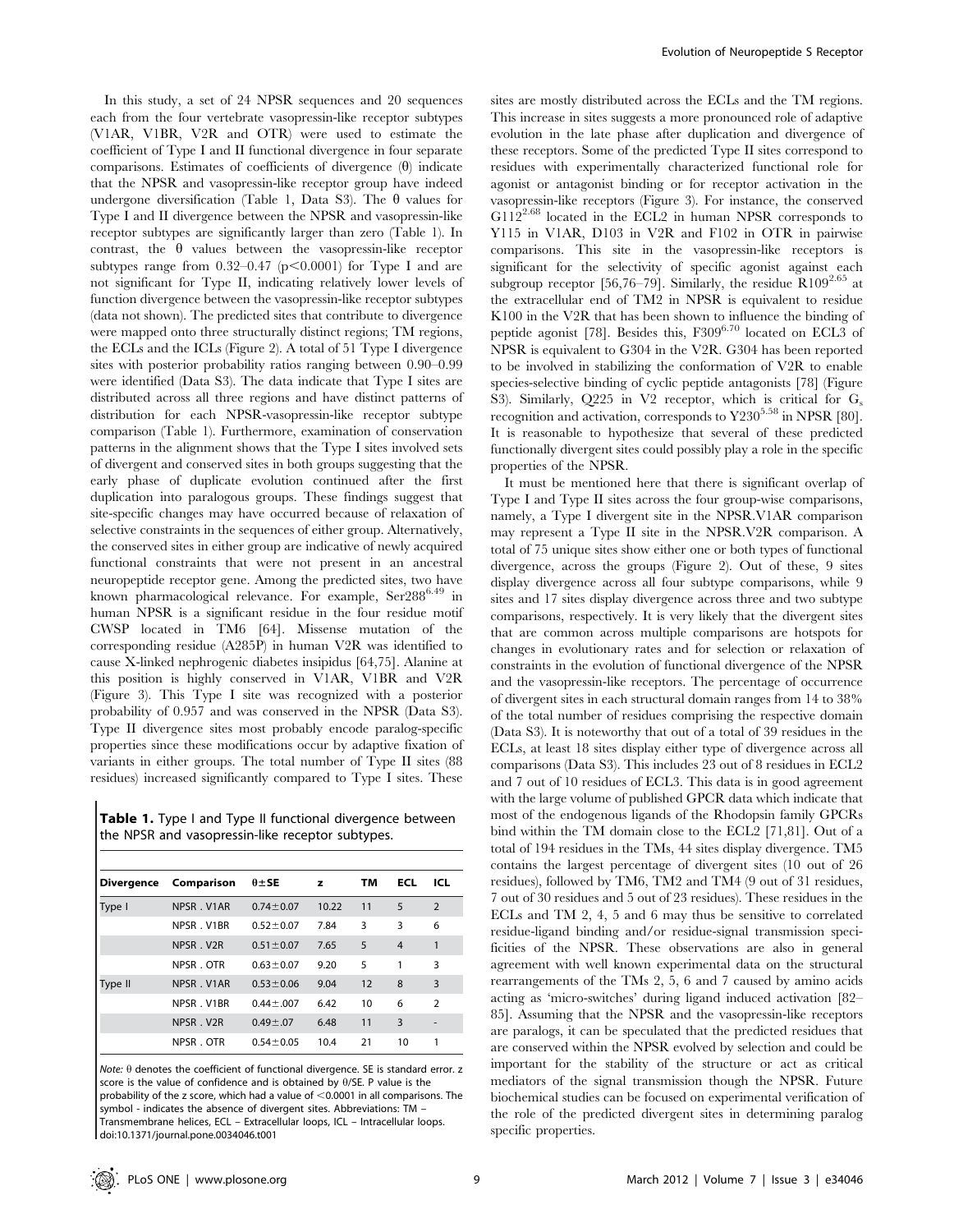#### Conclusions

A NPSR-like sequence has been identified at the emergence of the hemichordate suggesting that the origin of the NPSR-like gene is much older than previously assumed. Comparative analyses at the levels of amino acid sequences and gene structures supported the possible orthology of the NPSR and the NPSR-like, although studies on the cross reactivity of these receptors with peptide ligands are required to validate this assumption. Available data also suggest that the NPSR/NPSR-like is orthologous to the invertebrate CCAPR and the NPSR/NPSR-like/CCAPR group is phylogenetically the most closely related to the group of vertebrate and invertebrate vasopressin-like receptors. Site-specific analysis suggests divergence between the NPSR and the paralogous vasopressin-like receptor and has demonstrated that a majority of functionally divergent sites are located on the transmembrane helices 2, 4, 5 and 6 and at the extracellular loops. We conclude that the specific effect of ligand on NPSR signal transduction may be primarily determined by specific sites or a combination of the sites predicted in this study. The results may be used for the design of agonist binding studies, site-directed mutagenesis and other experiments focused on investigating novel antagonists of NPSR.

# Supporting Information

Figure S1 Phylogenetic relationship of the NPSR and peptide receptors. Bayesian tree of NPSR (red), invertebrate NPSR-like receptor (orange), CCAPR (green), V1AR (blue), V1BR (blue), OTR (blue), V2R (blue), VPR (invertebrate vasopressin-like receptor) (blue), the vertebrate and invertebrate GnRHR (gonadotropin releasing hormone receptor), NPFFR (neuropeptide FF receptor), TACR (tachykinin receptor), the vertebrate NMUR (neuromedin U receptor), NTSR (neurotensin receptor), GALR (galanin receptor), KISSR (kisspeptin receptor), NPBWR (neuropeptide W/neuropeptide B receptor), SSTR (somatostatin receptor), NPYR (neuropeptide Y receptor) and the invertebrate AKHR (adipokinetic hormone receptor), ACPR (adipokinetic hormone receptor/corazonin-related peptide receptors), CrzR (corazonin receptor). The tree was generated using the Bayesian approach in MrBayes 3.1.2 using JTT+F+I+G model. Analysis was run for 3000000 generations and every hundredth tree was sampled, until the average standard deviation of split frequencies dropped below the stop value of 0.02. Bayesian posterior probabilities are marked near branches as a percentage and are used as confidence values of tree branches. Nodes were compressed to represent the animal lineages. Scale bar represents the number of estimated changes per site for a unit of branch length. The receptor group abbreviations, names and accession numbers of the sequences and common and binomial names of the species are as listed in Table S2. The sequence names marked with \* and +symbols represent sequences manually corrected at the N terminus and C terminus, respectively. (TIF)

Figure S2 Phylogenetic relationship of the NPSR, CCAPR, GnRHR and vasopressin-like receptors from vertebrates and invertebrates. Maximum likelihood tree of NPSR (red), invertebrate NPSR-like receptor (orange), CCAPR (green), V1AR (blue), V1BR (blue), OTR (blue), V2R (blue), GnRHR (vertebrate and invertebrate Gonadotropin releasing hormone receptor) and VPR (invertebrate vasopressin-like receptor) (blue) sequences. The tree was generated using the maximum likelihood method in MEGA5.0 and bootstrap test was carried out with 500 replicates Best-fit model (JTT+I+G+F) was selected by ProtTest v2.4. Numbers on the nodes represents the bootstrap

values and the clades possessing less than 50% bootstrap support were not marked. Nodes were compressed to represent the animal lineages. Scale bar represents the number of estimated changes per site for a unit of branch length. The receptor group abbreviations, names and accession numbers of the sequences and common and binomial names of the species are as listed in Table S2. The sequence names marked with \* and +symbols represent sequences fragmented at the N terminus and C terminus, respectively. Sequence names marked with  $\frac{1}{x}$  symbol in this figure represent fragmented sequences.

(TIF)

Figure S3 Multiple sequence alignment of NPSR, NPSRlike and representative CCAPR sequences.

(PDF)

Figure S4 Gene structure representation of NPSR, NPSR-like and representative CCAPR, V1AR, V1BR, V2R and OTR sequences.

(PDF)

Table S1 List of identified neuropeptide S receptors. (DOC)

Table S2 Accession numbers of all protein sequences used in the phylogenetic analyses. (DOC)

Data S1 Amino acid sequences of NPSR and NPSR-like sequences in FASTA format. (DOC)

Data S2 Length of exon-intron regions in the NPSR, NPSR-like and representative CCAPR, V1AR, V1BR, V2R and OTR sequences. (XLS)

Data S3 Functional divergence between NPSR and vertebrate vasopressin-like sequences. Sheet 1: List of Accession numbers of the vasopressin-like receptor subtype sequences used in analysis of Type I and Type II functional divergence. Sheet 2: Site specific profile for predicting amino acid residues responsible for Type I functional divergence between NPSR and V1AR, V1BR, V2R, and OTR groups, respectively, measured by posterior probability. Sheet 3: Site specific profile for predicting amino acid residues responsible for Type II functional divergence between NPSR and V1AR, V1BR, V2R, and OTR groups, respectively, measured by posterior probability. Sheet 4: Type I functionally divergent sites predicted between NPSR and V1AR, V1BR, V2R and OTR receptor subtypes, respectively and their location in NPSR domain topology. Sheet 5: Type II functionally divergent sites predicted between NPSR and V1AR, V1BR, V2R and OTR receptor subtypes, respectively and their location in NPSR domain topology. Sheet 6: Percentage of occurrence of Type I and /or Type II divergent sites across structural domains of human NPSR. (XLS)

# Acknowledgments

This work received infrastructural support from the Bioinformatics Infrastructure Facility, supported by the Department of Biotechnology (DBT), Government of India.

# Author Contributions

Conceived and designed the experiments: NM. Performed the experiments: TP. Analyzed the data: NM. Contributed reagents/materials/ analysis tools: TP NM. Wrote the paper: TP NM.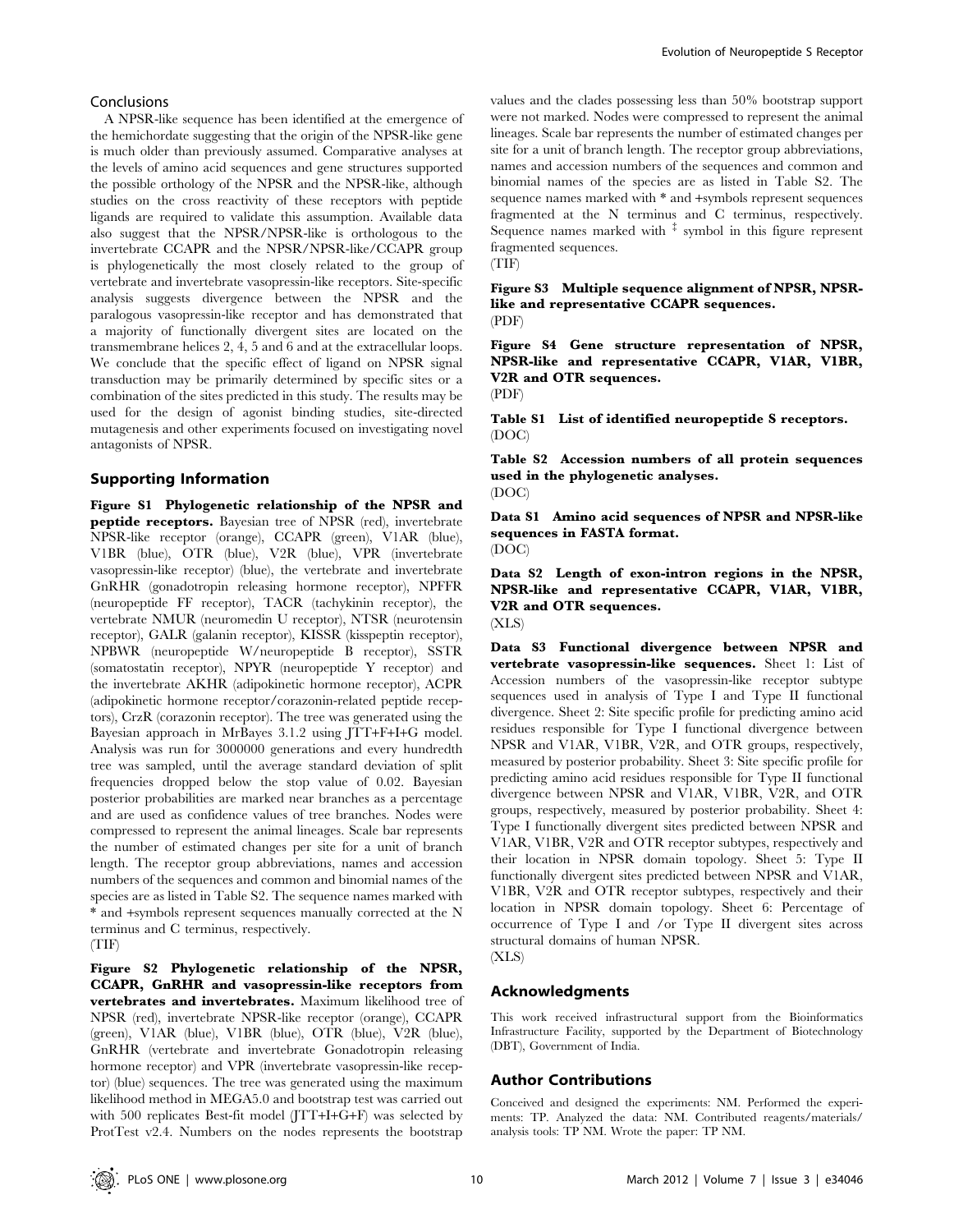#### References

- 1. Laitinen T, Daly MJ, Rioux JD, Kauppi P, Laprise C, et al. (2001) A susceptibility locus for asthma-related traits on chromosome 7 revealed by genome-wide scan in a founder population. Nat Genet 28(1): 87–91.
- 2. Laitinen T, Polvi A, Rydman P, Vendelin J, Pulkkinen V, et al. (2004) Characterization of a common susceptibility locus for asthma-related traits. Science 304: 300–304.
- 3. Xu YL, Reinscheid RK, Huitron-Resendiz S, Clark SD, Wang Z, et al. (2004) Neuropeptide S: a neuropeptide promoting arousal and anxiolytic-like effects. Neuron 43: 487–497.
- 4. Gloriam DE, Schioth HB, Fredriksson R (2005) Nine new human rhodopsin family G-protein coupled receptors: Identification, sequence characterization and evolutionary relationship. Biochim Biophys Acta 1722(3): 235–246.
- 5. Reinscheid RK, Xu YL, Civelli O (2005) Neuropeptide S: a new player in the modulation of arousal and anxiety. Mol Interv 5(1): 42–46.
- 6. Xu YL, Gall CM, Jackson VR, Civelli O, Reinscheid RK (2007) Distribution of neuropeptide S receptor mRNA and neurochemical characteristics of neuropeptide S-expressing neurons in the rat brain. J Comp Neurol 500: 84–102.
- 7. Sato S, Shintani Y, Miyajima N, Yoshimura K (2002) Novel G protein-coupled receptor protein and DNA thereof. World Patent Application, WO 02/31145 A1.
- 8. Gupte J, Cutler G, Chen JL, Tian H (2004) Elucidation of signaling properties of vasopressin receptor-related receptor 1 by using the chimeric receptor approach. Proc Natl Acad Sci U S A 101: 1508–1513.
- 9. Peng YL, Han RW, Chang M, Zhang L, Zhang RS, et al. (2010) Central Neuropeptide S inhibits food intake in mice through activation of Neuropeptide S receptor. Peptides 31: 2259–2263.
- 10. Beck B, Fernette B, Stricker-Krongrad A (2005) Peptide S is a novel potent inhibitor of voluntary and fast-induced food intake in rats. Biochem Biophys Res Commun 332: 859–865.
- 11. Pape HC, Jungling K, Seidenbecher T, Lesting J, Reinscheid RK (2010) Neuropeptide S: a transmitter system in the brain regulating fear and anxiety. Neuropharmacology 58: 29–34.
- 12. Duangdao DM, Clark SD, Okamura N, Reinscheid RK (2009) Behavioral phenotyping of neuropeptide S receptor knockout mice. Behav Brain Res 205:  $1 - 9$
- 13. Han RW, Yin XQ, Chang M, Peng YL, Li W, et al. (2009) Neuropeptide S facilitates spatial memory and mitigates spatial memory impairment induced by N-methyl-D-aspartate receptor antagonist in mice. Neurosci Lett 455: 74–77.
- 14. Li W, Chang M, Peng YL, Gao YH, Zhang JN, et al. (2009) Neuropeptide S produces antinociceptive effects at the supraspinal level in mice. Regul Pept 156: 90–95.
- 15. Vendelin J, Pulkkinen V, Rehn M, Pirskanen A, Raisanen-Sokolowski A, et al. (2005) Characterization of GPRA, a novel G protein-coupled receptor related to asthma. Am J Respir Cell Mol Biol 33: 262–270.
- 16. Nepomuceno D, Sutton S, Yu J, Zhu J, Liu C, et al. (2010) Mutagenesis studies of neuropeptide S identify a suitable peptide tracer for neuropeptide S receptor binding studies and peptides selectively activating the I(107) variant of human neuropeptide S receptor. Eur J Pharmacol 635: 27–33.
- 17. Bernier V, Stocco R, Bogusky MJ, Joyce JG, Parachoniak C, et al. (2006) Structure-function relationships in the neuropeptide S receptor: molecular consequences of the asthma-associated mutation N107I. J Biol Chem 281: 24704–24712.
- 18. Melen E, Bruce S, Doekes G, Kabesch M, Laitinen T, et al. (2005) Haplotypes of G protein-coupled receptor 154 are associated with childhood allergy and asthma. Am J Respir Crit Care Med 171: 1089–1095.
- 19. Pulkkinen V, Haataja R, Hannelius U, Helve O, Pitkanen OM, et al. (2006) G protein-coupled receptor for asthma susceptibility associates with respiratory distress syndrome. Ann Med 38: 357–366.
- 20. D'Amato M, Bruce S, Bresso F, Zucchelli M, Ezer S, et al. (2007) Neuropeptide s receptor 1 gene polymorphism is associated with susceptibility to inflammatory bowel disease. Gastroenterology 133: 808–817.
- 21. Reinscheid RK, Xu YL, Okamura N, Zeng J, Chung S, et al. (2005) Pharmacological characterization of human and murine neuropeptide s receptor variants. J Pharmacol Exp Ther 315: 1338–1345.
- 22. Okamura N, Habay SA, Zeng J, Chamberlin AR, Reinscheid RK (2008) Synthesis and pharmacological in vitro and in vivo profile of 3-oxo-1,1-diphenyltetrahydro-oxazolo[3,4-a]pyrazine-7-carboxylic acid 4-fluoro-benzylamide (SHA 68), a selective antagonist of the neuropeptide S receptor. J Pharmacol Exp Ther 325: 893–901.
- 23. Camarda V, Rizzi A, Ruzza C, Zucchini S, Marzola G, et al. (2009) In vitro and in vivo pharmacological characterization of the neuropeptide s receptor antagonist [D-Cys(tBu)5]neuropeptide S. J Pharmacol Exp Ther 328: 549–555.
- 24. Ruzza C, Rizzi A, Trapella C, Pela' M, Camarda V, et al. (2010) Further studies on the pharmacological profile of the neuropeptide S receptor antagonist SHA 68. Peptides 31: 915–925.
- 25. Reinscheid RK (2007) Phylogenetic appearance of neuropeptide S precursor proteins in tetrapods. Peptides 28: 830–837.
- 26. Elphick MR (2010) NG peptides: a novel family of neurophysin-associated neuropeptides. Gene 458: 20–26.
- 27. Vroling B, Sanders M, Baakman C, Borrmann A, Verhoeven S, et al. (2011) GPCRDB: information system for G protein-coupled receptors. Nucleic Acids Res 39: D309–319.
- 28. Eddy SR (1998) Profile hidden Markov models. Bioinformatics 14: 755–763.
- 29. Neron B, Menager H, Maufrais C, Joly N, Maupetit J, et al. (2009) Mobyle: a new full web bioinformatics framework. Bioinformatics 25: 3005–3011.
- 30. Li W, Godzik A (2006) Cd-hit: a fast program for clustering and comparing large sets of protein or nucleotide sequences. Bioinformatics 22: 1658–1659.
- 31. Krogh A, Larsson B, von Heijne G, Sonnhammer EL (2001) Predicting transmembrane protein topology with a hidden Markov model: application to complete genomes. J Mol Biol 305: 567–580.
- 32. Katoh K, Kuma K, Toh H, Miyata T (2005) MAFFT version 5: improvement in accuracy of multiple sequence alignment. Nucleic Acids Res 33: 511–518.
- 33. Drummond AJ, Ashton B, Buxton S, Cheung M, Cooper A, et al. (2010) Geneious v5.1, [http://www.geneious.com].
- 34. Gouet P, Courcelle E, Stuart DI, Metoz F (1999) ESPript: analysis of multiple sequence alignments in PostScript. Bioinformatics 15: 305–308.
- 35. Tamura KPD, Peterson N, Stecher G, Nei M, Kumar S (2011) MEGA5: Molecular Evolutionary Genetics Analysis using Maximum Likelihood, Evolutionary Distance, and Maximum Parsimony Methods. Mol Biol Evol 28: 2731–2739.
- 36. Abascal F, Zardoya R, Posada D (2005) ProtTest: selection of best-fit models of protein evolution. Bioinformatics 21: 2104–2105.
- 37. Ronquist F, Huelsenbeck JP (2003) MrBayes 3: Bayesian phylogenetic inference under mixed models. Bioinformatics 19: 1572–1574.
- 38. Guo AY, Zhu QH, Chen X, Luo JC (2007) [GSDS: a gene structure display server]. Yi Chuan 29: 1023–1026.
- 39. Betts MJ, Guigo R, Agarwal P, Russell RB (2001) Exon structure conservation despite low sequence similarity: a relic of dramatic events in evolution? EMBO J 20: 5354–5360.
- 40. Brendel V, Xing L, Zhu W (2004) Gene structure prediction from consensus spliced alignment of multiple ESTs matching the same genomic locus. Bioinformatics 20(7): 1157–1169.
- 41. Gu X, Vander Velden K (2002) DIVERGE: phylogeny-based analysis for functional-structural divergence of a protein family. Bioinformatics 18: 500–501.
- 42. Gu X (1999) Statistical methods for testing functional divergence after gene duplication. Mol Biol Evol 16: 1664–1674.
- 43. Roch GJ, Busby ER, Sherwood NM (2011) Evolution of GnRH: diving deeper. Gen Comp Endocrinol 171: 1–16.
- 44. Hoyle CH (1999) Neuropeptide families and their receptors: evolutionary perspectives. Brain Res 848: 1–25.
- 45. Aikins MJ, Schooley DA, Begum K, Detheux M, Beeman RW, et al. (2008) Vasopressin-like peptide and its receptor function in an indirect diuretic signaling pathway in the red flour beetle. Insect Biochem Mol Biol 38: 740–748.
- 46. Kawada T, Sekiguchi T, Itoh Y, Ogasawara M, Satake H (2008) Characterization of a novel vasopressin/oxytocin superfamily peptide and its receptor from an ascidian, Ciona intestinalis. Peptides 29: 1672–1678.
- 47. Stafflinger E, Hansen KK, Hauser F, Schneider M, Cazzamali G, et al. (2008) Cloning and identification of an oxytocin/vasopressin-like receptor and its ligand from insects. Proc Natl Acad Sci U S A 105: 3262–3267.
- 48. Ukena K, Iwakoshi-Ukena E, Hikosaka A (2008) Unique form and osmoregulatory function of a neurohypophysial hormone in a urochordate. Endocrinology 149: 5254–5261.
- 49. Hansen KK, Stafflinger E, Schneider M, Hauser F, Cazzamali G, et al. (2010) Discovery of a novel insect neuropeptide signaling system closely related to the insect adipokinetic hormone and corazonin hormonal systems. J Biol Chem 285: 10736–10747.
- 50. Park JI, Semyonov J, Chang CL, Hsu SY (2005) Conservation of the heterodimeric glycoprotein hormone subunit family proteins and the LGR signaling system from nematodes to humans. Endocrine 26: 267–276.
- 51. Dreborg S, Sundstrom G, Larsson TA, Larhammar D (2008) Evolution of vertebrate opioid receptors. Proc Natl Acad Sci U S A 105: 15487–15492.
- 52. Sundström G, Dreborg S, Larhammar D (2010) Concomitant duplications of opioid peptide and receptor genes before the origin of jawed vertebrates. PLoS One 5: e10512.
- 53. Ballesteros JA, Weinstein H (1995) Integrated methods for the construction of three dimensional models and computational probing of structure function relations in G protein-coupled receptors. Methods Neurosci 25: 366–428.
- 54. Warne T, Serrano-Vega MJ, Baker JG, Moukhametzianov R, Edwards PC, et al. (2008) Structure of a beta1-adrenergic G-protein-coupled receptor. Nature 454: 486–491.
- 55. Oliveira L, Paiva ACM, Vriend G (1993) A common motif in G-protein-coupled seven transmembrane helix receptors. Journal of Computer-Aided Molecular Design 7: 649–658.
- 56. Gimpl G, Fahrenholz F (2001) The oxytocin receptor system: structure, function, and regulation. Physiol Rev 81: 629–683.
- 57. Macrae AD, Premont RT, Jaber M, Peterson AS, Lefkowitz RJ (1996) Cloning, characterization, and chromosomal localization of rec1.3, a member of the Gprotein-coupled receptor family highly expressed in brain. Brain Res Mol Brain  $R_{es}$  49: 945–954.